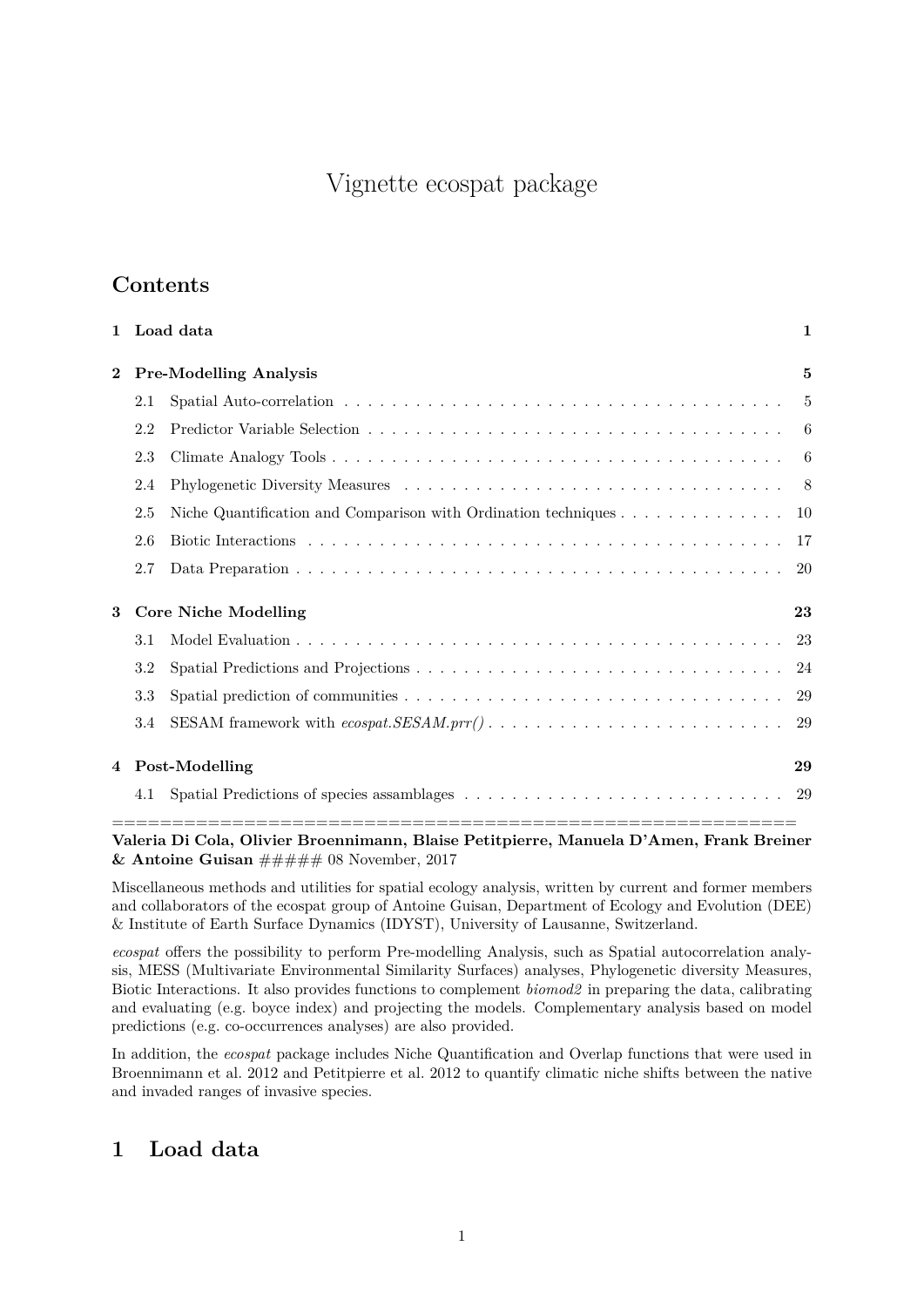```
library(ecospat)
citation("ecospat")
```

```
##
## To cite package 'ecospat' in publications use:
##
    Olivier Broennimann, Valeria Di Cola and Antoine Guisan (2022).
## ecospat: Spatial Ecology Miscellaneous Methods. R package version
## 3.3.
## http://www.unil.ch/ecospat/home/menuguid/ecospat-resources/tools.html
##
## A BibTeX entry for LaTeX users is
##
## @Manual{,
## title = {ecospat: Spatial Ecology Miscellaneous Methods},
## author = {Olivier Broennimann and Valeria {Di Cola} and Antoine Guisan},
\# year = {2022},
## note = {R package version 3.3},
## url = {http://www.unil.ch/ecospat/home/menuguid/ecospat-resources/tools.html},
## }
```
#### **1.0.1 Test data for the ecospat library**

*ecospat.testData()*

```
data(ecospat.testData)
names(ecospat.testData)
```

```
## [1] "numplots" "long"
## [3] "lat" "ddeg"
## [5] "mind" "srad"
## [7] "slp" "topo"
## [9] "Achillea_atrata" "Achillea_millefolium"
## [11] "Acinos_alpinus" "Adenostyles_glabra"
## [13] "Aposeris foetida" "Arnica montana"
## [15] "Aster bellidiastrum" "Bartsia alpina"
## [17] "Bellis_perennis" "Campanula_rotundifolia"
## [19] "Centaurea montana" "Cerastium latifolium"
## [21] "Cruciata_laevipes" "Doronicum_grandiflorum"
## [23] "Galium_album" "Galium_anisophyllon"
## [25] "Galium_megalospermum" "Gentiana_bavarica"
## [27] "Gentiana_lutea" "Gentiana_purpurea"
## [29] "Gentiana_verna" "Globularia_cordifolia"
## [31] "Globularia_nudicaulis" "Gypsophila_repens"
## [33] "Hieracium_lactucella" "Homogyne_alpina"
## [35] "Hypochaeris radicata" "Leontodon autumnalis"
## [37] "Leontodon_helveticus" "Myosotis_alpestris"
## [39] "Myosotis_arvensis" "Phyteuma_orbiculare"
## [41] "Phyteuma_spicatum" "Plantago_alpina"
## [43] "Plantago_lanceolata" "Polygonum_bistorta"
## [45] "Polygonum_viviparum" "Prunella_grandiflora"
## [47] "Rhinanthus_alectorolophus" "Rumex_acetosa"
## [49] "Rumex_crispus" "Vaccinium_gaultherioides"
## [51] "Veronica_alpina" "Veronica_aphylla"
## [53] "Agrostis_capillaris" "Bromus_erectus_sstr"
```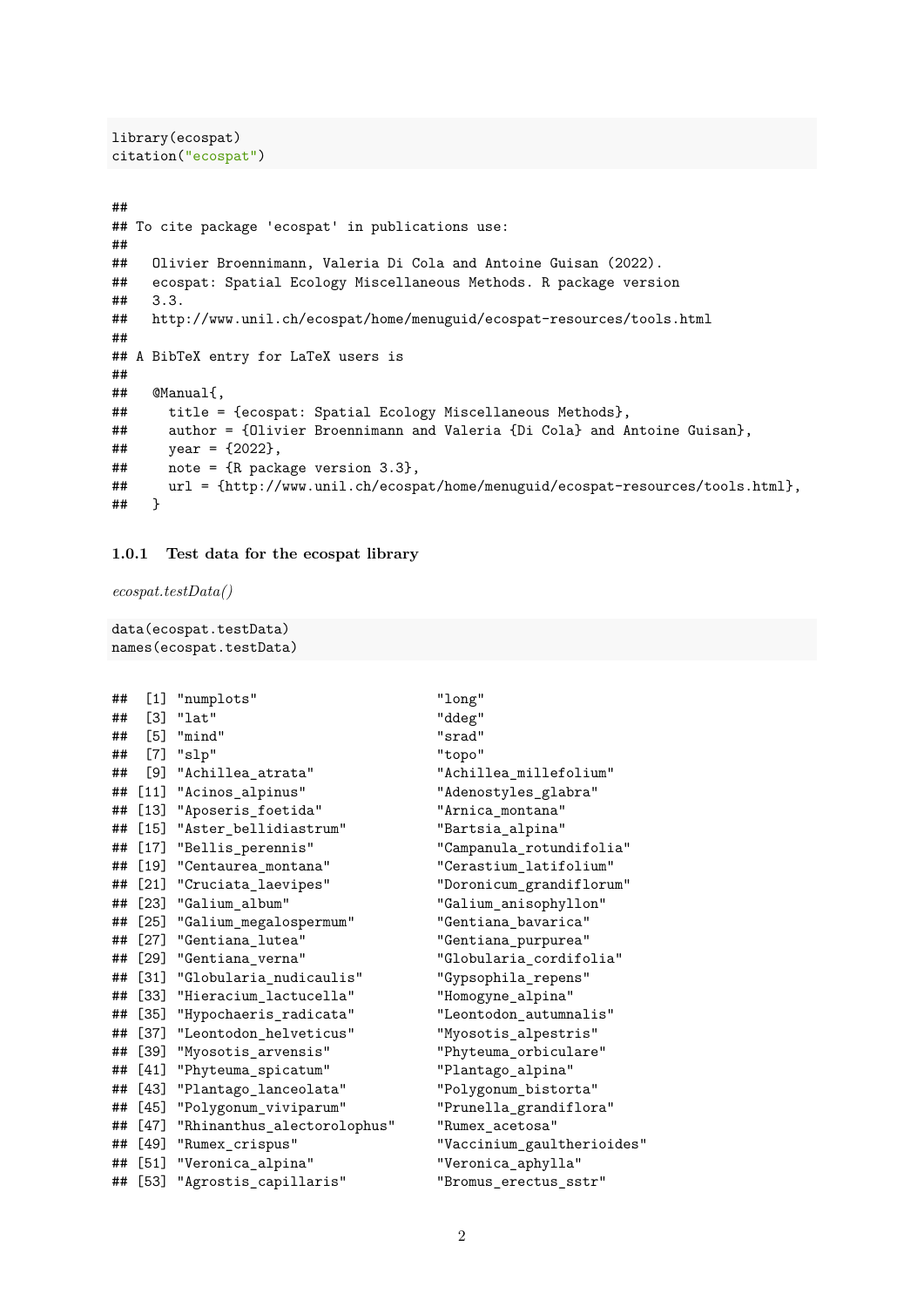|    | ## [55] | "Campanula_scheuchzeri"                                   | "Carex_sempervirens"          |
|----|---------|-----------------------------------------------------------|-------------------------------|
| ## | $[57]$  | "Cynosurus_cristatus"                                     | "Dactylis_glomerata"          |
| ## | [59]    | "Daucus_carota"                                           | "Festuca_pratensis_sl"        |
| ## | [61]    | "Geranium_sylvaticum"                                     | "Leontodon_hispidus_sl"       |
| ## | $[63]$  | "Potentilla_erecta"                                       | "Pritzelago_alpina_sstr"      |
| ## | $[65]$  | "Prunella_vulgaris"                                       | "Ranunculus_acris_sl"         |
| ## | [67]    | "Saxifraga_oppositifolia"                                 | "Soldanella_alpina"           |
| ## | $[69]$  | "Taraxacum_officinale_aggr"                               | "Trifolium_repens_sstr"       |
| ## | $[71]$  | "Veronica_chamaedrys"                                     | "Parnassia_palustris"         |
| ## |         | [73] "glm_Agrostis_capillaris"                            | "glm_Leontodon_hispidus_sl"   |
| ## |         | [75] "glm_Dactylis_glomerata"                             | "glm_Trifolium_repens_sstr"   |
| ## |         | [77] "glm_Geranium_sylvaticum"                            | "glm_Ranunculus_acris_sl"     |
|    |         | ## [79] "glm_Prunella_vulgaris"                           | "glm_Veronica_chamaedrys"     |
| ## | [81]    | "glm_Taraxacum_officinale_aggr" "glm_Plantago_lanceolata" |                               |
| ## | $[83]$  | "glm_Potentilla_erecta"                                   | "glm_Carex_sempervirens"      |
| ## | $[85]$  | "glm_Soldanella_alpina"                                   | "glm_Cynosurus_cristatus"     |
| ## | $[87]$  | "glm_Campanula_scheuchzeri"                               | "glm_Festuca_pratensis_sl"    |
| ## | [89]    | "glm_Bromus_erectus_sstr"                                 | "glm_Saxifraga_oppositifolia" |
| ## | $[91]$  | "glm_Daucus_carota"                                       | "glm_Pritzelago_alpina_sstr"  |
|    | ## [93] | "gbm_Bromus_erectus_sstr"                                 | "gbm_Saxifraga_oppositifolia" |
|    | ## [95] | "gbm_Daucus_carota"                                       | "gbm_Pritzelago_alpina_sstr"  |

**1.0.2 Test data for the Niche Overlap Analysis**

*ecospat.testNiche.inv()*

```
data(ecospat.testNiche.inv)
names(ecospat.testNiche.inv)
## [1] "x" "y" "aetpet" "gdd" "p"
## [6] "pet" "stdp" "tmax" "tmin" "tmp"
## [11] "species_occ" "predictions"
```
ecospat.testNiche.nat()

```
data(ecospat.testNiche.nat)
names(ecospat.testNiche.nat)
```

| ## $[1]$ "x" |                                     | "v"    | "aetpet" | "gdd"  | "p"   |
|--------------|-------------------------------------|--------|----------|--------|-------|
|              | ## [6] "pet"                        | "stdp" | "tmax"   | "tmin" | "tmp" |
|              | ## [11] "species_occ" "predictions" |        |          |        |       |

#### **1.0.3 Test tree for Phylogenetic Diversity Analysis**

*ecospat.testTree()*

fpath <- system.file("extdata", "ecospat.testTree.tre", package="ecospat") fpath

## [1] "C:/Users/obroenni/AppData/Local/Temp/RtmpQNKExv/Rinstf3cc4aa75062/ecospat/extdata/ecospat.te

library(ape)

## Warning: package 'ape' was built under R version 4.1.3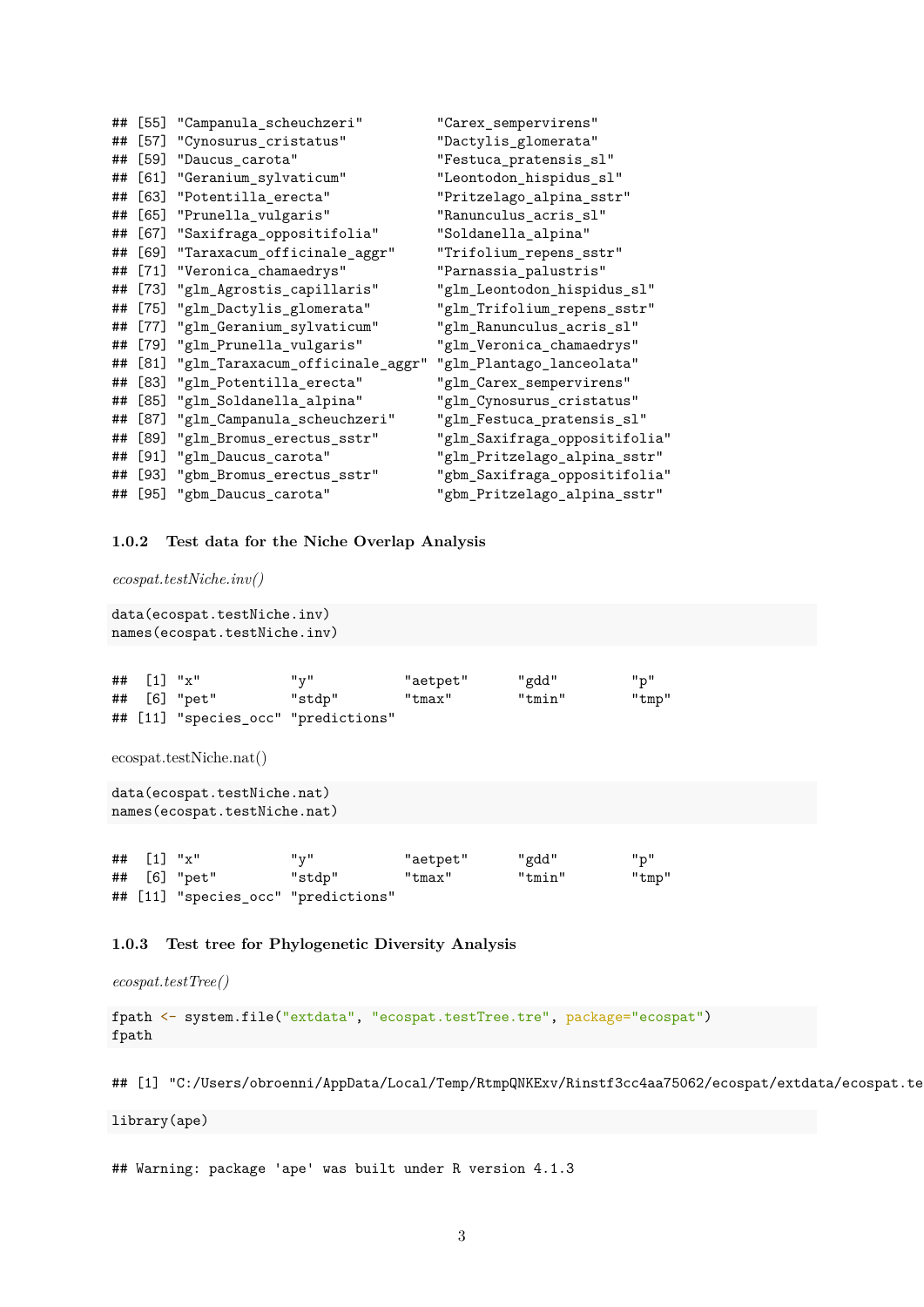tree<-read.tree(fpath) tree\$tip.label

|         | "Rumex_acetosa"             | "Polygonum_bistorta"       |
|---------|-----------------------------|----------------------------|
| [3]     | "Polygonum_viviparum"       | "Rumex_crispus"            |
| $[5]$   | "Cerastium_latifolium"      | "Silene_acaulis"           |
| [7]     | "Gypsophila_repens"         | "Vaccinium_gaultherioides" |
| [9]     | "Soldanella_alpina"         | "Cruciata_laevipes"        |
| $[11]$  | "Galium_album"              | "Galium_anisophyllon"      |
| [13]    | "Galium_megalospermum"      | "Gentiana_verna"           |
|         | "Gentiana_bavarica"         | "Gentiana_purpurea"        |
| $[17]$  | "Gentiana_lutea"            | "Bartsia_alpina"           |
| [19]    | "Rhinanthus_alectorolophus" | "Prunella_grandiflora"     |
| $[21]$  | "Acinos_alpinus"            | "Plantago_alpina"          |
| $[23]$  | "Plantago_lanceolata"       | "Veronica_officinalis"     |
| $[25]$  | "Veronica_aphylla"          | "Veronica_alpina"          |
| $[27]$  | "Veronica_chamaedrys"       | "Veronica_persica"         |
| $[29]$  | "Globularia_cordifolia"     | "Globularia_nudicaulis"    |
| $[31]$  | "Myosotis_alpestris"        | "Myosotis_arvensis"        |
| $[33]$  | "Aposeris_foetida"          | "Centaurea_montana"        |
| $[35]$  | "Hieracium_lactucella"      | "Leontodon_helveticus"     |
| $[37]$  | "Leontodon_autumnalis"      | "Hypochaeris_radicata"     |
| [39]    | "Achillea_atrata"           | "Achillea_millefolium"     |
| [41]    | "Homogyne_alpina"           | "Senecio_doronicum"        |
| [43]    | "Adenostyles_glabra"        | "Arnica_montana"           |
| [45]    | "Aster_bellidiastrum"       | "Bellis_perennis"          |
| [47]    | "Doronicum_grandiflorum"    | "Phyteuma_orbiculare"      |
| ## [49] | "Phyteuma_spicatum"         | "Campanula_rotundifolia"   |
|         |                             | $\left[1\right]$<br>$[15]$ |

Plot tree

plot(tree, cex=0.6)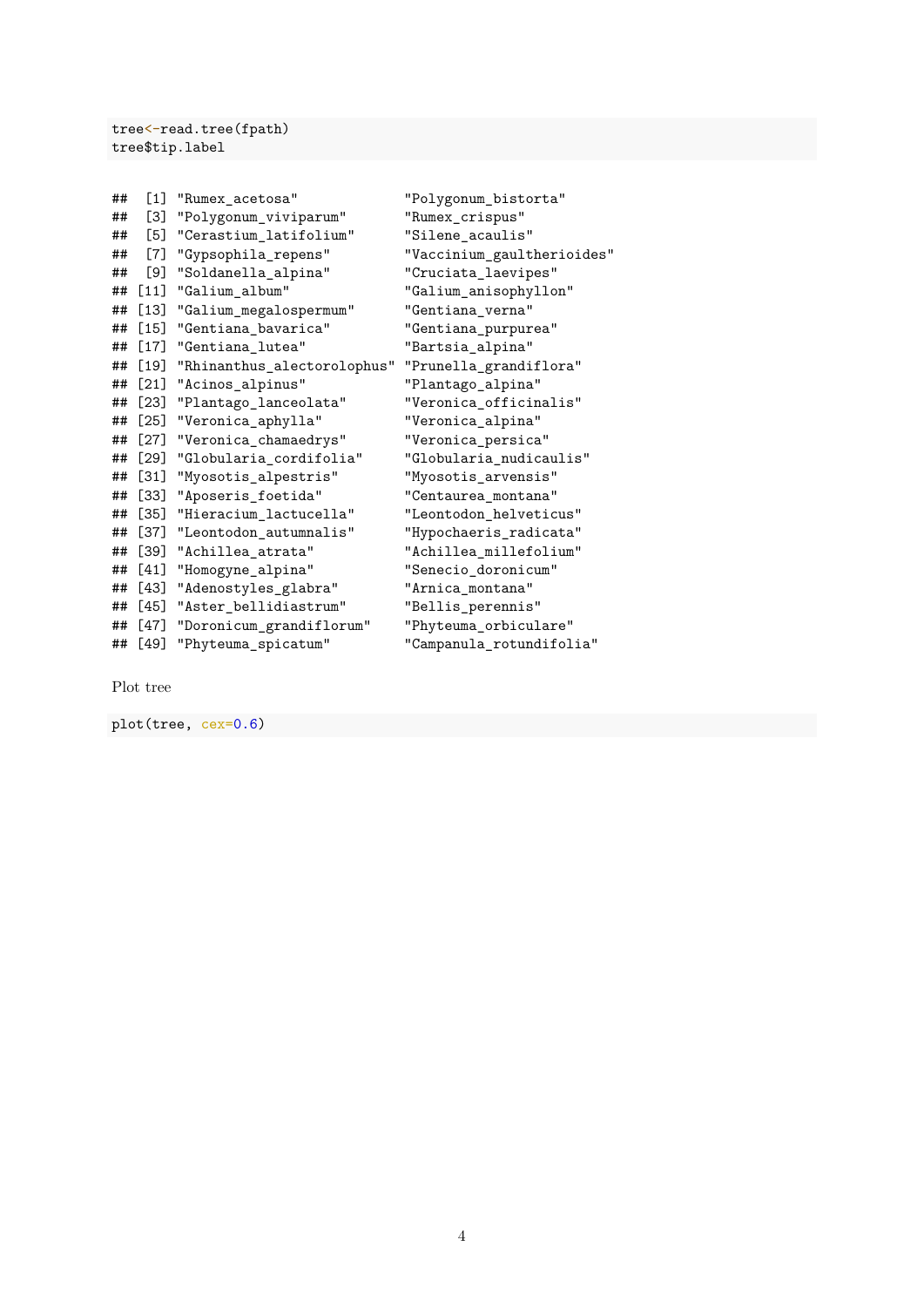

# <span id="page-4-0"></span>**2 Pre-Modelling Analysis**

# <span id="page-4-1"></span>**2.1 Spatial Auto-correlation**

**2.1.1 Mantel Correlogram with** *ecospat.mantel.correlogram()*

ecospat.mantel.correlogram(dfvar=ecospat.testData[c(2:16)],colxy=1:2, n=100, colvar=3:7, max=1000, nclass=10, nperm=100)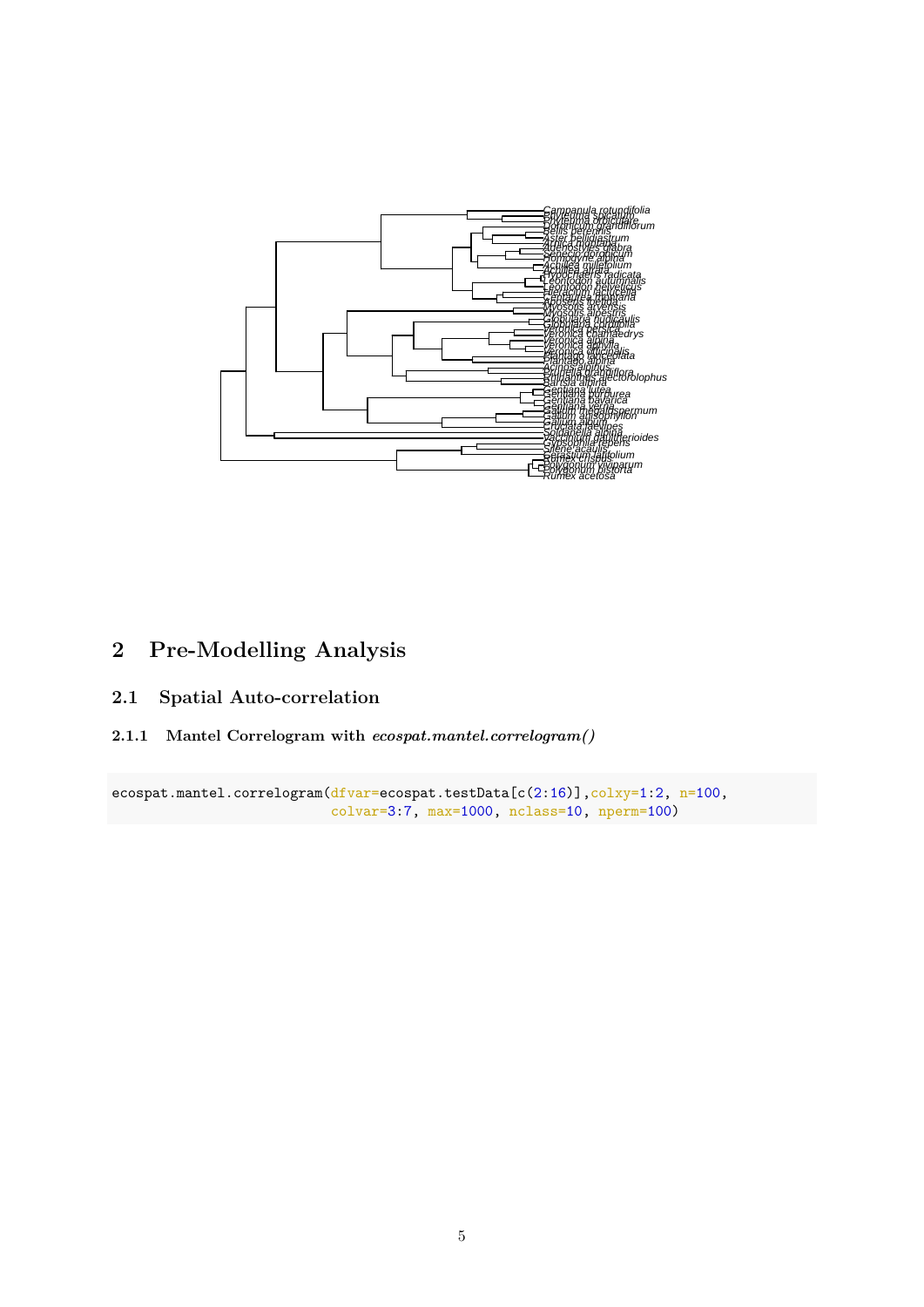

The graph indicates that spatial autocorrelation (SA) is minimal at a distance of 180 meters. Note however that SA is not significantly different than zero for several distances (open circles).

# <span id="page-5-0"></span>**2.2 Predictor Variable Selection**

#### **2.2.1 Number of Predictors with Pearson Correlation** *ecospat.npred()*

```
colvar <- ecospat.testData[c(4:8)]
x <- cor(colvar, method="pearson")
ecospat.npred (x, th=0.75)
```
## [1] 4

**2.2.2 Number of Predictors with Spearman Correlation** *ecospat.npred()*

```
x <- cor(colvar, method="spearman")
ecospat.npred (x, th=0.75)
```
## [1] 4

<span id="page-5-1"></span>**2.3 Climate Analogy Tools**

**2.3.1 Climate Analogy with** *ecospat.climan()*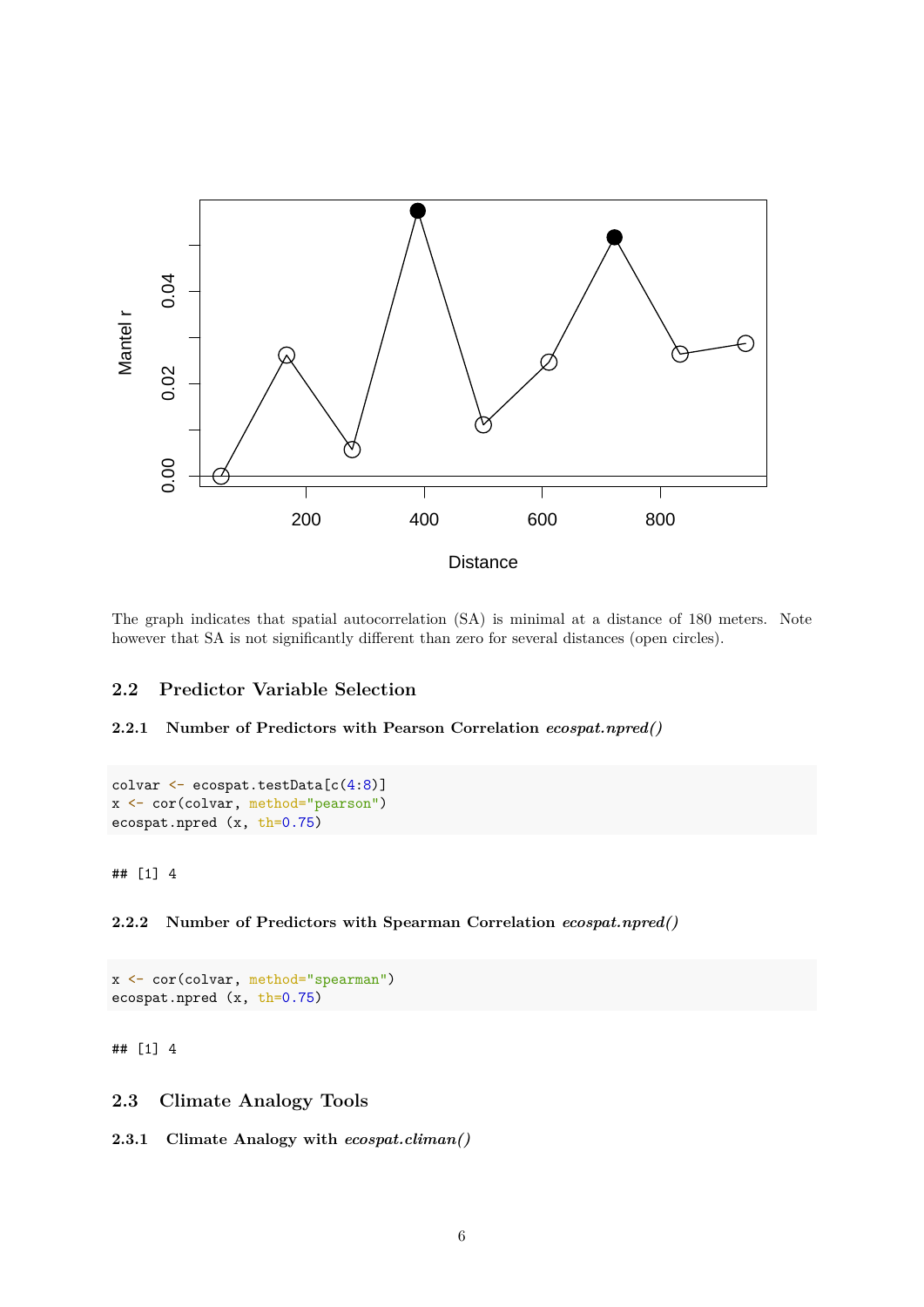```
x \leftarrow e \cos p \cdot t \cdot \text{testData}[c(4:8)]p<- x[1:90,] #A projection dataset.
ref<- x[91:300,] # A reference dataset
```
ecospat.climan(ref,p)

```
## [1] 0.185415746 -0.028290993 -0.032909931 -0.009237875 -0.034642032
## [6] -0.209006928 -0.084295612 -0.103622863 0.355220600 -0.136258661
## [11] -0.087182448 -0.209006928 -0.143187067 -0.124711316 -0.114844720
## [16] -0.230596451 0.276046242 0.249093277 -0.125288684 -0.101226337
## [21] -0.113883908 -0.204653076 -0.001154734 -0.132217090 -0.100461894
## [26] 0.464738681 -0.416578541 -0.044457275 -0.018475751 -0.122225532
## [31] -0.137611720 -0.050808314 0.254605027 -0.062012319 0.238294633
## [36] -0.159141330 -0.147806005 0.277670365 -0.071593533 -0.019053118
## [41] 0.390781314 0.175132571 0.401892929 0.843703731 0.286155800
## [46] 0.321142114 0.668511130 0.252253209 0.440050672 0.177247206
## [51] 0.831525456 0.303710525 0.197182304 0.219273698 0.196637663
## [56] 0.195300816 0.142395786 0.176988160 -0.051991905 0.265163111
## [61] -0.020785219 -0.017898383 0.553965995 0.409635110 0.323633285
## [66] 0.468693064 0.124983005 -0.032909931 0.165642783 0.147046687
## [71] 0.202895471 0.341992334 0.225508458 0.133254065 0.485295264
## [76] -0.047344111 -0.012282931 0.165429659 0.134199992 0.216655251
## [81] 0.139419127 0.121254775 0.098782992 0.591393741 0.110866239
## [86] 0.146010655 0.095562156 0.093353356 0.081712342 0.160531262
```
**2.3.2 Extrapolation detection, creating a MESS object with** *ecospat.mess()*

```
x \leftarrow e \cos(2.3, 4.8)proj<- x[1:90,] #A projection dataset.
cal<- x[91:300,] #A calibration dataset
```
mess.object<-ecospat.mess (proj, cal, w="default")

**2.3.3 Plot MESS with** *ecospat.plot.mess()*

ecospat.plot.mess (mess.object, cex=1, pch=15)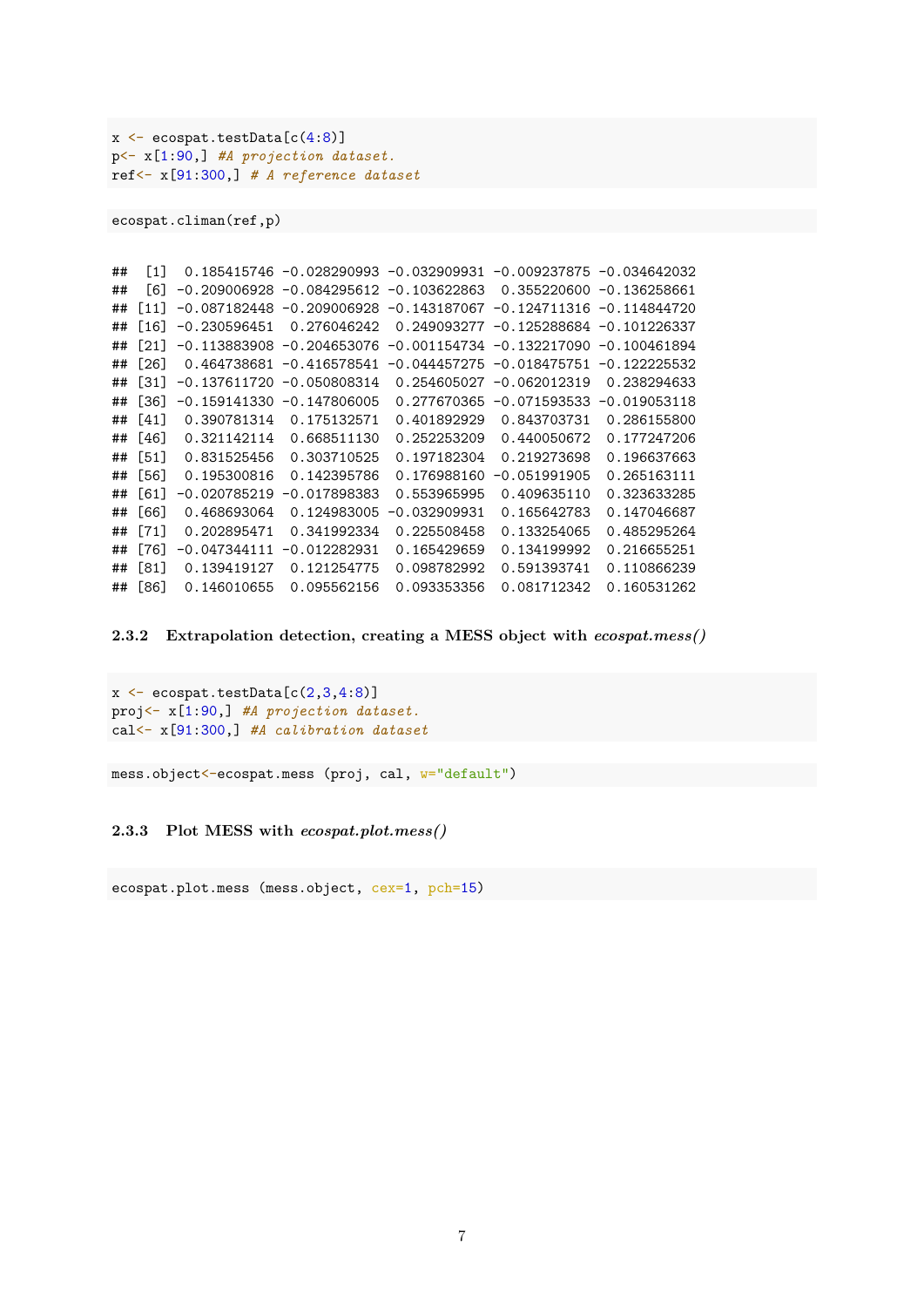

In the MESS plot pixels in red indicate sites where at least one environmental predictor has values outside of the range of that predictor in the calibration dataset. In the MESSw plot, same as previous plot but with weighted by the number of predictors.Finally, the MESSneg plot shows at each site how many predictors have values outside of their calibration range.

# <span id="page-7-0"></span>**2.4 Phylogenetic Diversity Measures**

```
fpath <- system.file("extdata", "ecospat.testTree.tre", package="ecospat")
library(ape)
tree <- read.tree(fpath)
data <- ecospat.testData[9:52]
```
#### **2.4.1 Calculate Phylogenetic Diversity Measures** *ecospat.calculate.pd*

```
pd \leftarrow e cospat.calculate.pdf (tree, data, method = "spanning", type = "species", root = TRUE, average =
## Progress (. = 100 pixels calculated):
## ... [300]
## All 300 pixels done.
pd
## [1] 6.9782188 6.7981743 4.9964700 4.9964700 4.9964700 29.8820547
## [7] 58.7451752 6.5223035 30.6152478 1.5258335 0.0000000 44.3661803
## [13] 38.4155607 6.5223035 24.0929443 78.1607950 38.4155607 29.0894143
## [19] 29.0894143 89.9839758 27.4135569 40.2827035 1.5258335 56.7686202
```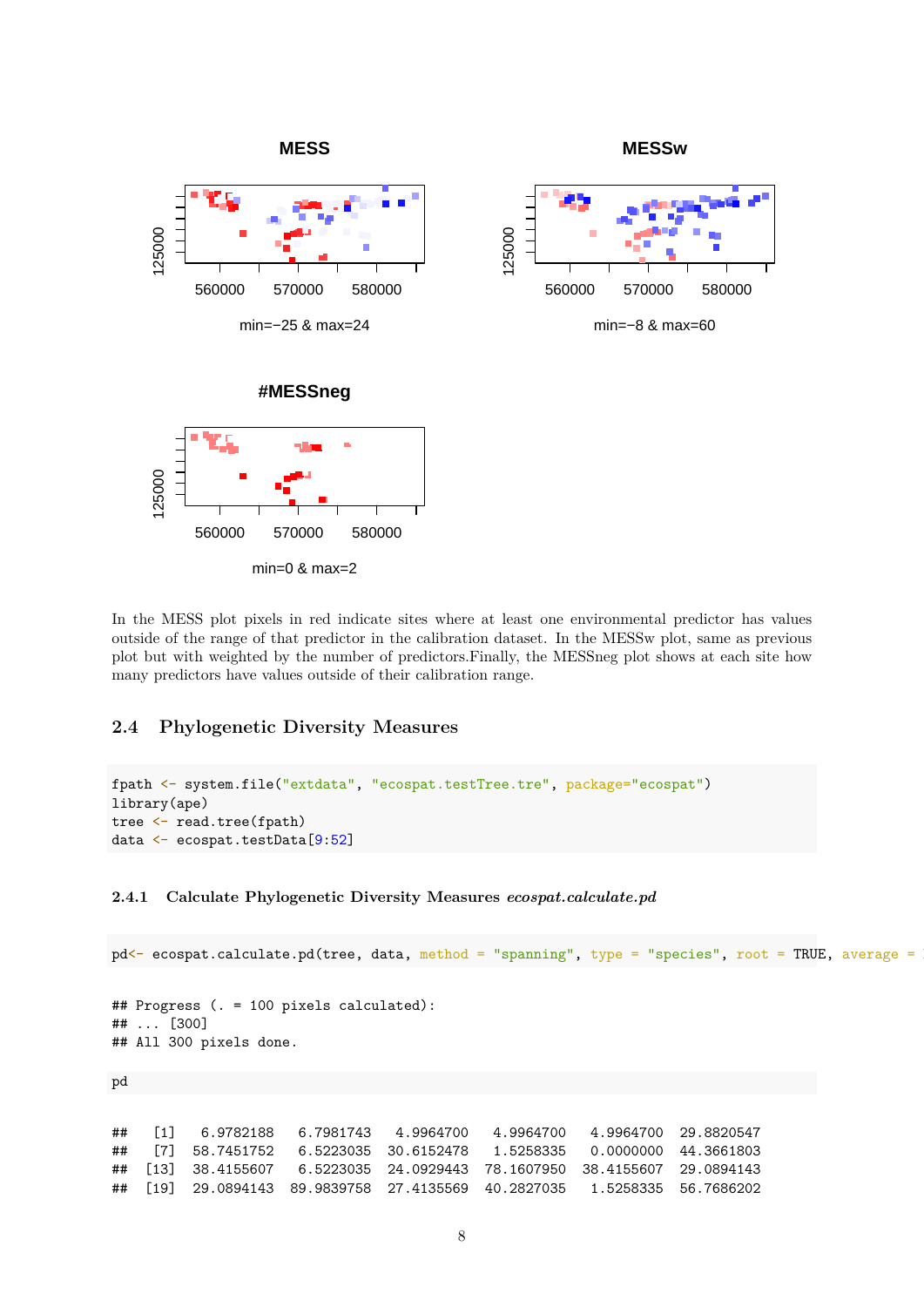| ## | $[25]$   | 18.9535475  | 34.8871800              | 0.0000000   | 1.5258335              | 39.9291325             | 48.5997861  |
|----|----------|-------------|-------------------------|-------------|------------------------|------------------------|-------------|
| ## | $[31]$   | 82.8763723  | 29.0894143              | 24.0929443  | 24.0929443             | 35.0949481             | 85.1406422  |
| ## | $[37]$   | 54.7974724  | 41.2817284              | 32.4100269  | 30.0984781             | 46.8247511             | 42.8358475  |
| ## | $[43]$   | 35.6223697  | 91.5539224              | 72.7022527  | 0.0000000              | 21.1862293             | 29.7320308  |
| ## | $[49]$   | 10.1187868  | 30.6152478              | 27.4135569  | 59.0015345             | 78.1536692             | 42.6423378  |
| ## | $[55]$   | 24.0929443  | 46.8050070              | 49.3924266  | 29.0894143             | 38.5290848             | 43.3611373  |
| ## | [61]     | 63.6397674  | 49.6097169              | 34.6522309  |                        | 37.1871282 109.8813371 | 106.6971561 |
| ## | [67]     | 52.2512132  | 80.6221671              | 68.3867818  | 49.1362998             | 56.6138690             | 41.9283257  |
| ## | $[73]$   | 29.0894143  | 33.2026673              | 16.1897593  | 79.1938213             | 42.8115427             | 25.6187778  |
| ## | $[79]$   | 34.6805724  | 96.9902366              | 75.2672695  | 7.5313673              | 31.4078882             | 50.5865673  |
| ## | [85]     |             | 13.9570775 104.4121025  | 43.0464918  | 36.6693230             | 52.8590823             | 24.8855847  |
| ## | $[91]$   | 107.2302322 | 33.9358604              | 54.0048319  |                        | 30.6152478 102.0983385 | 8.3170826   |
| ## | $[97]$   | 52.3071062  | 8.3170826               | 61.8562896  | 58.1179346             | 59.7939424             | 8.3170826   |
| ## | $[103]$  | 81.6495398  | 51.1054635              | 75.8701970  | 77.6947419             | 56.7929250             | 70.3693202  |
| ## | $[109]$  | 81.3965205  | 29.9118877              | 111.0790432 |                        | 75.7518798 112.5482496 | 32.9763735  |
| ## | $[115]$  | 42.5644761  | 40.4507005              | 83.8955419  | 36.6693230             | 2.3184739              | 57.5978451  |
| ## | $[121]$  | 91.3453370  | 33.3983912              | 50.1351419  | 7.7084002              | 63.9227817             | 0.7926404   |
| ## | $[127]$  | 67.2813325  | 91.2965996              |             | 90.9578739 105.9024741 | 74.6128871             | 46.1321553  |
| ## | $[133]$  | 15.2479619  | 24.0929443              | 70.4802708  |                        | 68.8949899 118.6657550 | 101.3545260 |
| ## | $[139]$  | 119.8539056 | 23.6602184 105.8968281  |             |                        | 15.9336325 138.4059855 | 39.6674173  |
| ## | $[145]$  | 51.7391372  | 58.4119283              | 81.1388699  | 96.6048825             | 72.2156025             | 56.3601992  |
| ## | $[151]$  | 112.9489963 | 63.3258805              | 50.1594468  | 23.0021994             | 87.1886965             | 12.7714946  |
| ## | $[157]$  | 33.7421666  | 23.2537702              | 14.3226164  | 6.9752071              | 0.7926404              | 13.5641350  |
| ## | $[163]$  | 36.2007616  | 63.9227817              | 40.3310946  | 52.8264129             | 67.9956878             | 29.5843437  |
| ## | $[169]$  | 0.0000000   | 191.7818606             | 133.6077875 | 83.3977825             | 118.6711630            | 51.1512871  |
| ## | $[175]$  | 69.3838811  | 87.7066616              | 35.8005270  | 93.7797077             | 85.8984840             | 23.4933413  |
| ## | $[181]$  | 149.7094684 | 52.4451847              | 112.1873673 | 53.4479612             | 51.4341108             | 106.6959500 |
| ## | $[187]$  | 14.4361405  | 41.6547546              | 89.4018733  | 59.1068292             | 3.0516670              | 60.7852739  |
| ## | $[193]$  | 28.1850877  | 52.1002690              | 114.3651475 | 86.2640717             | 83.7092232             | 39.8499777  |
| ## | $[199]$  | 55.3514065  | 116.1795597             | 21.2346203  | 75.4593878             | 197.8157358            | 140.3806968 |
| ## | $[205]$  | 93.2192350  | 36.5337815              | 146.3370747 | 214.5450205            | 64.2439145             | 83.3740177  |
| ## | $[211]$  | 57.0440643  | 149.5697614 196.9415036 |             | 31.0984631             | 57.4769230             | 28.4014469  |
| ## | $[217]$  | 42.3978747  | 194.5384819             | 60.5204195  | 73.0060715             | 52.1628582             | 30.2801165  |
| ## | $[223]$  | 63.1752097  | 29.1789484              | 82.7662787  | 196.8309769            | 3.4666557              | 0.0000000   |
| ## | $[229]$  | 31.5688084  | 60.5650008              | 43.3334929  | 62.5952411             | 13.9570775             | 18.9495667  |
| ## | $[235]$  | 35.2646601  | 32.6155790              | 0.0000000   | 14.6693623             | 24.2745827             | 73.9480832  |
| ## | $[241]$  | 19.2825866  | 0.0000000               | 40.6115985  | 68.9862341             | 6.9782188              | 11.5030881  |
|    | ## [247] | 27.9105497  | 72.4020225              | 39.6781995  | 35.4596364             | 33.9160835             | 27.5735165  |
|    | ## [253] | 15.9619740  | 27.9105497              | 17.8628493  | 36.0936777             | 87.0440848             | 27.9105497  |
| ## | [259]    | 66.6907987  | 21.6475811              | 67.5969904  | 0.0000000              | 0.0000000              | 0.0000000   |
| ## | $[265]$  | 58.0542370  | 0.0000000               | 0.0000000   | 27.9105497             | 0.0000000              | 0.0000000   |
| ## | $[271]$  | 27.9105497  | 34.8887684              | 56.5556633  | 27.9105497             | 30.3097595             | 88.4296666  |
| ## | $[277]$  | 37.8150727  | 54.2397810              | 31.6243116  | 7.5799087              | 73.0136833             | 31.8638035  |
| ## | $[283]$  |             | 41.7172212 120.5228857  |             | 32.2001243 151.4545228 | 10.1544492             | 70.8133537  |
| ## | $[289]$  | 59.3255687  | 25.7211220              | 24.1115267  |                        | 43.1500941 150.0299191 | 72.2758570  |
| ## | [295]    |             | 85.9498096 159.7242106  | 66.8328159  | 24.0929443             | 0.0000000              | 27.9105497  |

plot(pd)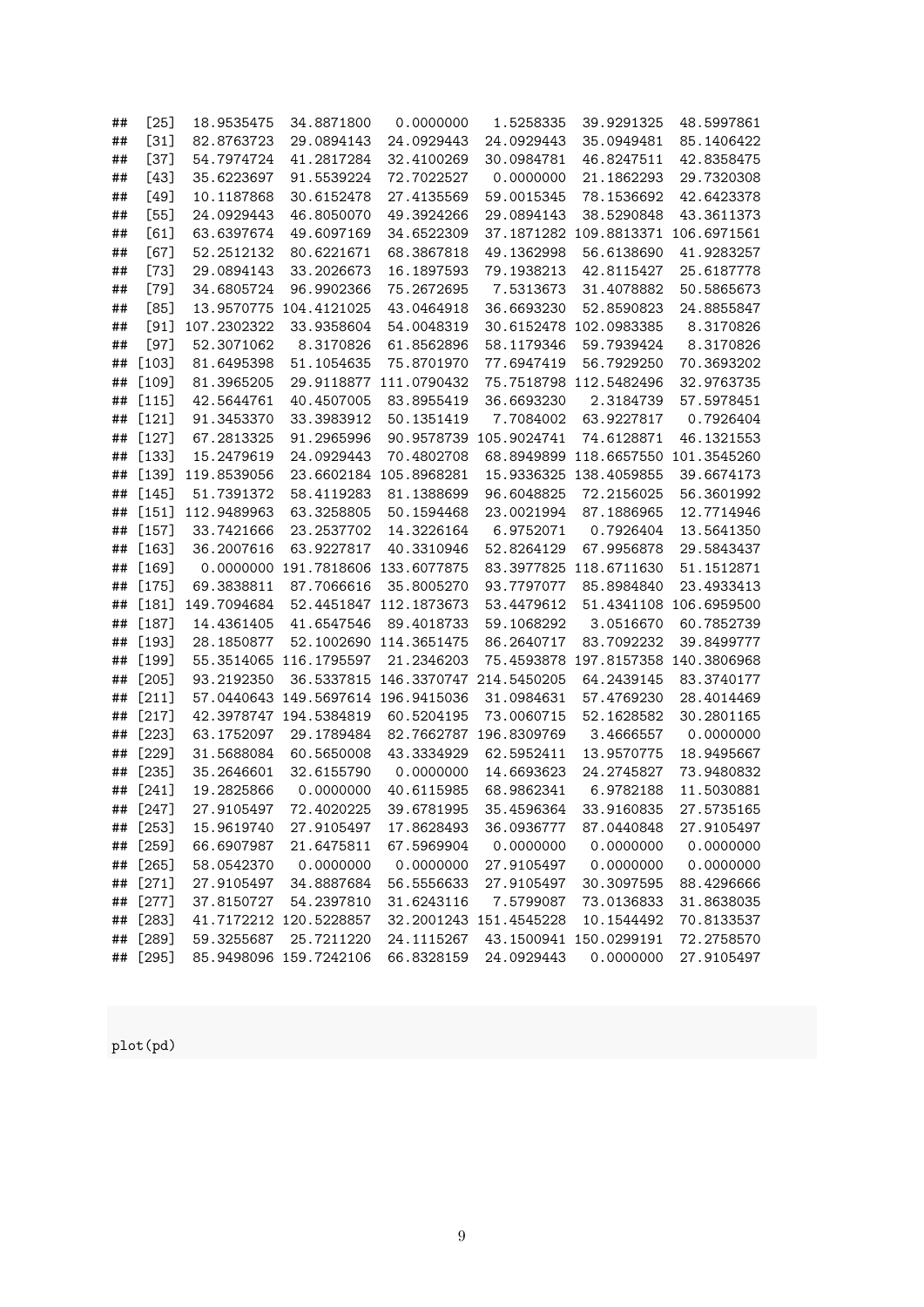**2.4.1.1 Plot the results (correlation of phylogenetic diversity with species richness)**



### <span id="page-9-0"></span>**2.5 Niche Quantification and Comparison with Ordination techniques**

Loading test data for the niche dynamics analysis in the invaded range

```
inv <- ecospat.testNiche.inv
```
Loading test data for the niche dynamics analysis in the native range

```
nat <- ecospat.testNiche.nat
```
#### **2.5.1 PCA-ENVIRONMENT**

The PCA is calibrated on all the sites of the study area, including both native and invaded ranges (same as PCAenv in Broenniman et al. 2012)

library(ade4)

## Warning: package 'ade4' was built under R version 4.1.3

```
pca.env \leq dudi.pca(rbind(nat,inv)[,3:10],scannf=F,nf=2)
```
Plot Variables Contribution with *ecospat.plot.contrib()*

```
ecospat.plot.contrib(contrib=pca.env$co, eigen=pca.env$eig)
```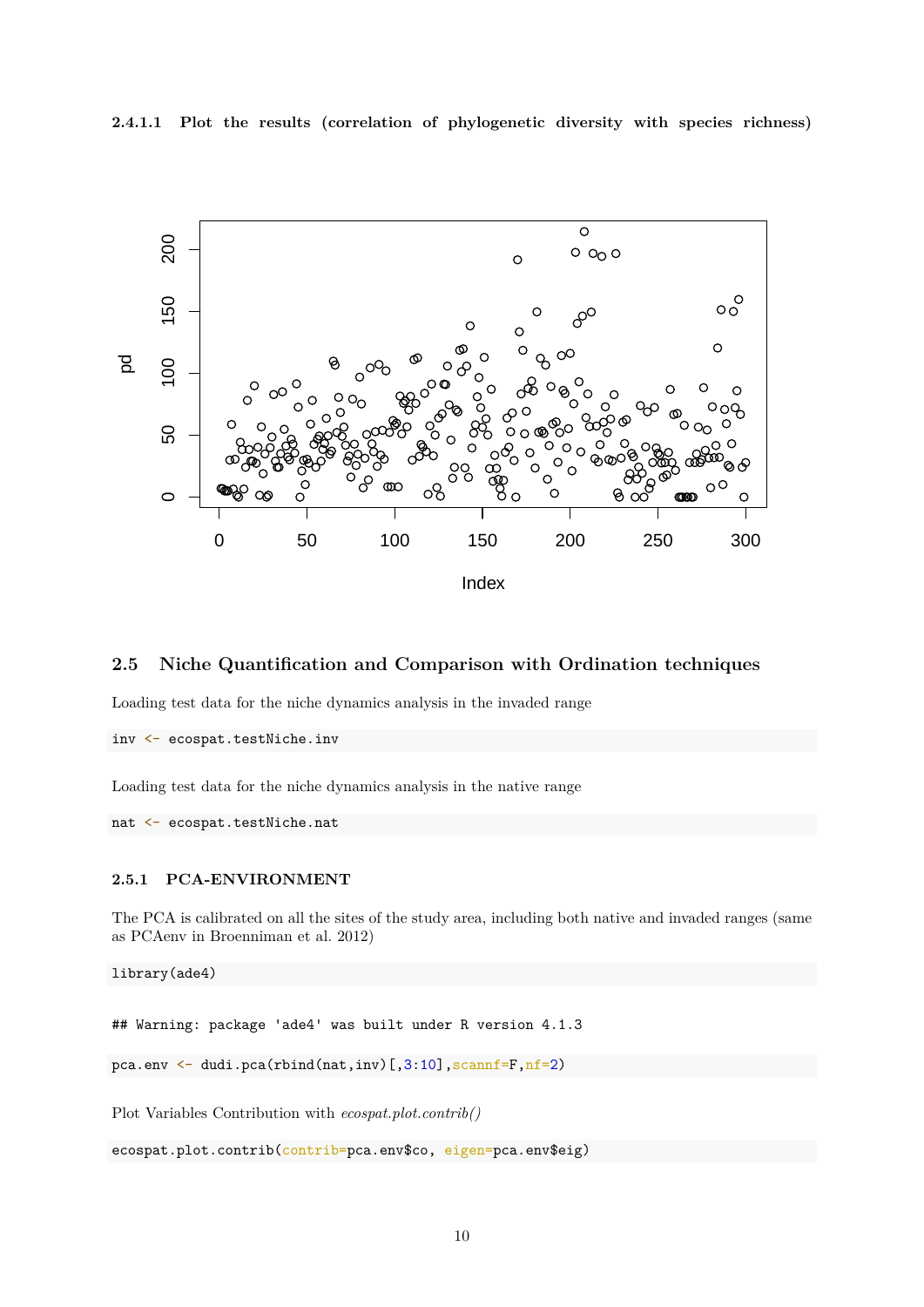

For a species in the native range (North America)

```
# gridding the native niche
grid.clim.nat <- ecospat.grid.clim.dyn(glob=scores.globclim,
                                       glob1=scores.clim.nat,
                                       sp=scores.sp.nat, R=100,
                                       th.sp=0)
```

```
## Registered S3 methods overwritten by 'adehabitatMA':
## method from
```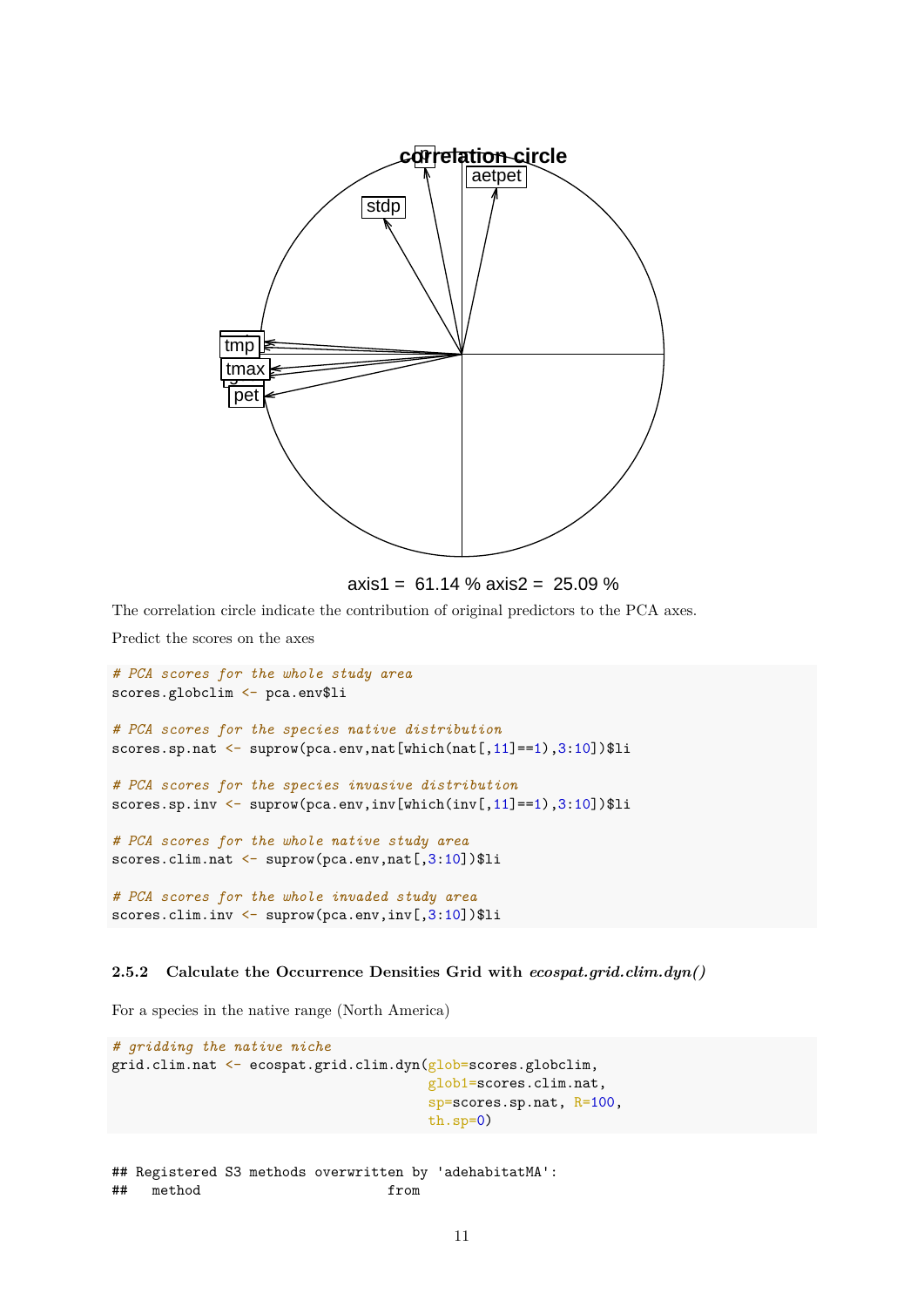## print.SpatialPixelsDataFrame sp ## print.SpatialPixels sp

For a species in the invaded range (Australia)

```
# gridding the invasive niche
grid.clim.inv <- ecospat.grid.clim.dyn(glob=scores.globclim,
                                       glob1=scores.clim.inv,
                                       sp=scores.sp.inv, R=100,
                                        th.sp=0)
```
**2.5.3 Calculate Niche Overlap with** *ecospat.niche.overlap()*

```
# Compute Schoener's D, index of niche overlap
D.overlap <- ecospat.niche.overlap (grid.clim.nat, grid.clim.inv, cor = TRUE)$D
D.overlap
```
## [1] 0.224586

The niche overlap between the native and the invaded range is 22%.

#### **2.5.4 Perform the Niche Equivalency Test with** *ecospat.niche.equivalency.test()* **according to Warren et al. (2008)**

It is reccomended to use at least 1000 replications for the equivalency test. As an example we used rep  $= 10$ , to reduce the computational time.

```
eq.test <- ecospat.niche.equivalency.test(grid.clim.nat, grid.clim.inv,rep=10,
                                          intersection = 0.1,
                                          overlap.alternative = "higher",
                                          expansion.alternative = "lower",
                                          stability.alternative = "higher",
                                          unfilling.alternative = "lower")
```
Niche equivalency test H1: the observed overlap between the native and invaded niche is higher than if the two niches are randomized, the niche expansion of the invaded niche is lower, the niche stability is higher and the niche unfilling is lower than if the two niches are randomized.

Plot Equivalency test

ecospat.plot.overlap.test(eq.test, "D", "Equivalency")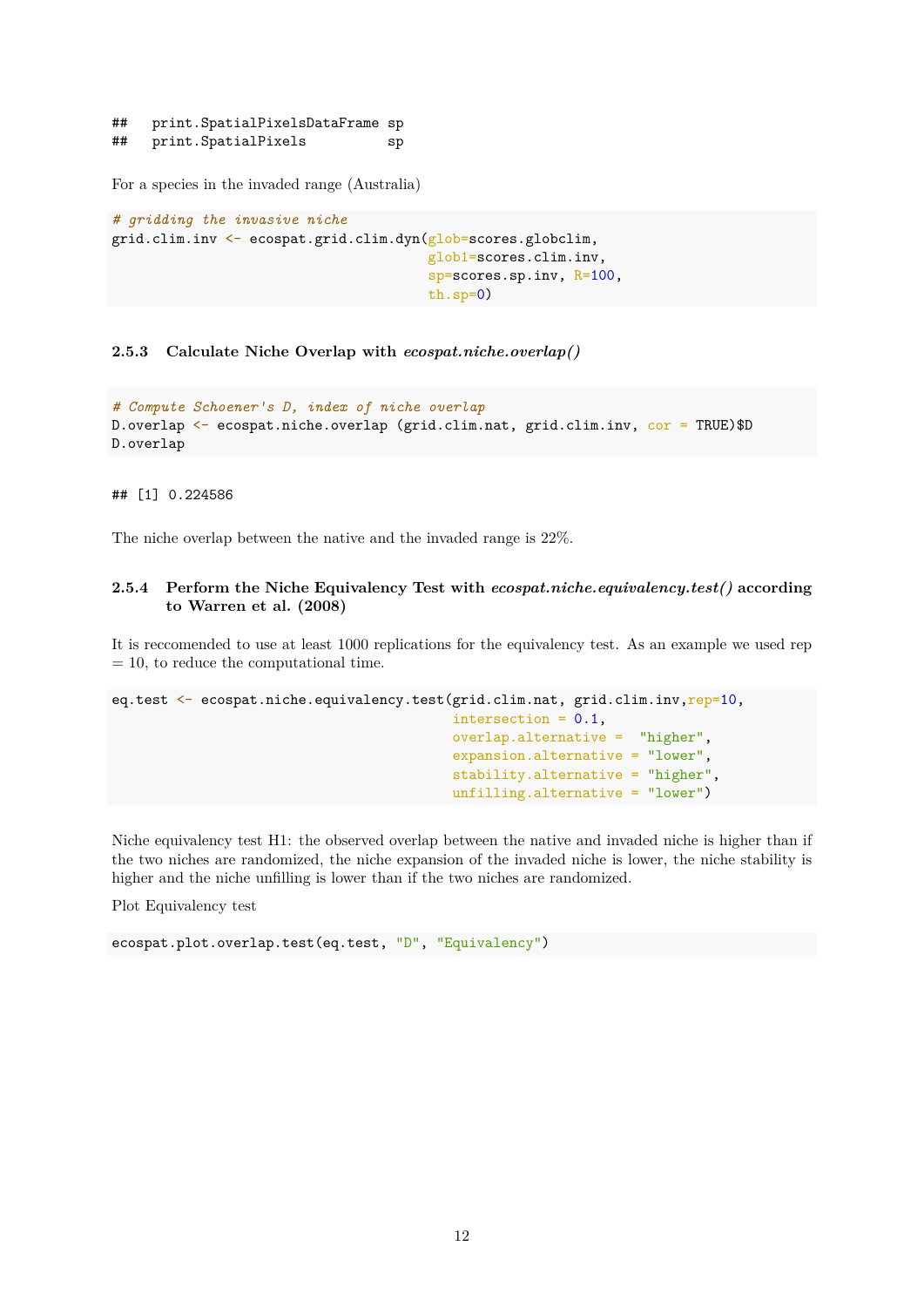# **Equivalency**



#### **2.5.5 Perform the Niche Similarity Test with** *ecospat.niche.similarity.test()*

Shifts randomly on niche (here the invasive niche) in the study area It is recomended to use at least 1000 replications for the similarity test. As an example we used  $rep = 10$ , to reduce the computational time.

```
sim.test <- ecospat.niche.similarity.test(grid.clim.nat, grid.clim.inv,rep=10,
                                          overlap.alternative = "higher",
                                          expansion.alternative = "lower",
                                          stability.alternative = "higher",
                                          unfilling.alternative = "lower",
                                           intersection = 0.1,
                                          rand.type=2)
```
Niche similarity test H1: the observed overlap between the native and invaded is higher than randomly shifted invasive niches in the invaded study area, the niche expansion of the invaded niche is lower, the niche stability is higher and the niche unfilling is lower than if the two niches are randomized.

Plot Similarity test

```
ecospat.plot.overlap.test(sim.test, "D", "Similarity")
```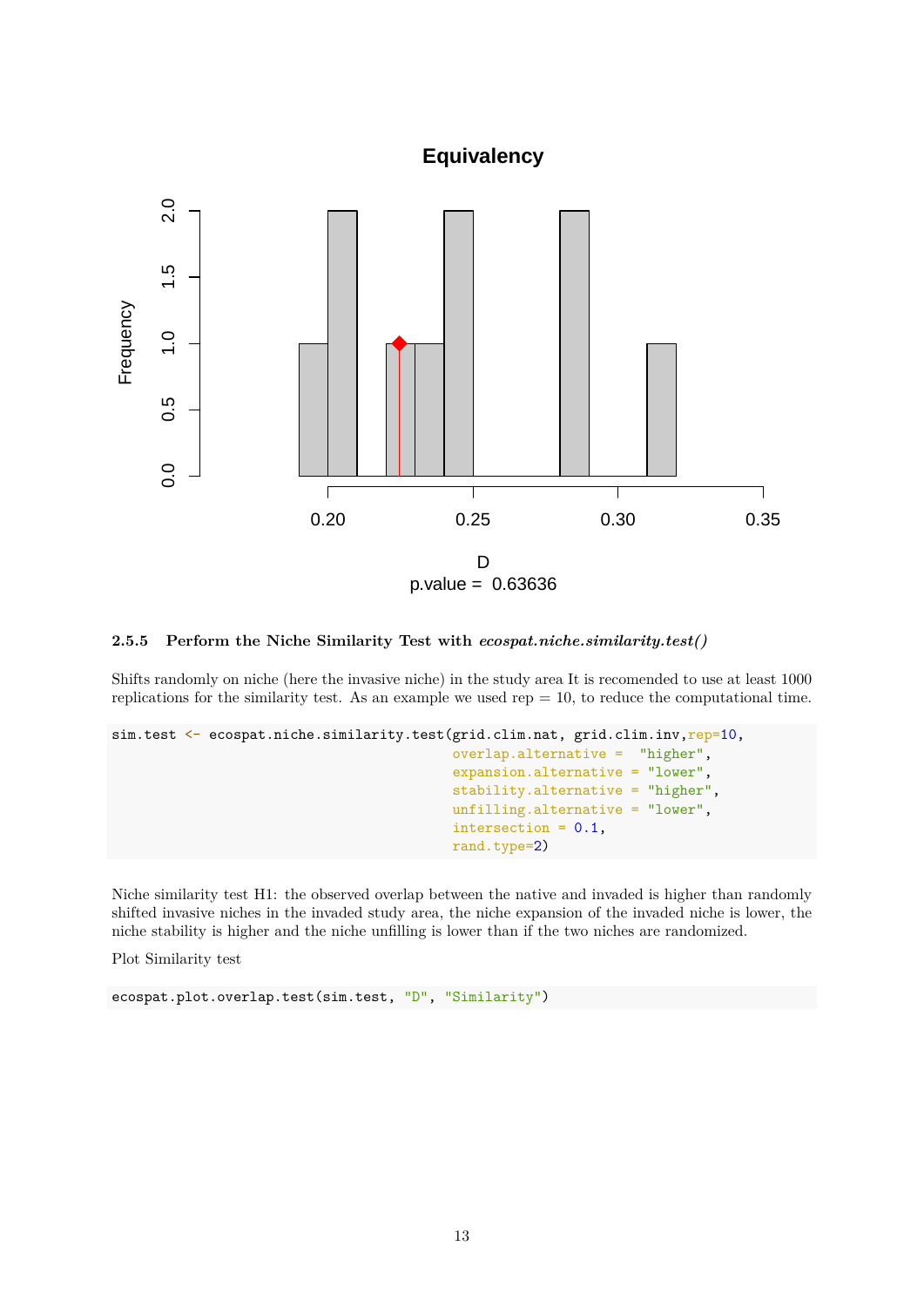# **Similarity**



**2.5.6 Delimiting niche categories and quantifying niche dynamics in analogue climates with** *ecospat.niche.dyn.index()*

niche.dyn <- ecospat.niche.dyn.index (grid.clim.nat, grid.clim.inv, intersection = 0.1)

**2.5.6.1 Visualizing niche categories, niche dynamics and climate analogy between ranges with** *ecospat.plot.niche.dyn()* Plot niche overlap

ecospat.plot.niche.dyn(grid.clim.nat, grid.clim.inv, quant=0.25, interest=2, title= "Niche Overlap", name.axis1="PC1", name.axis2="PC2")

ecospat.shift.centroids(scores.sp.nat, scores.sp.inv, scores.clim.nat, scores.clim.inv)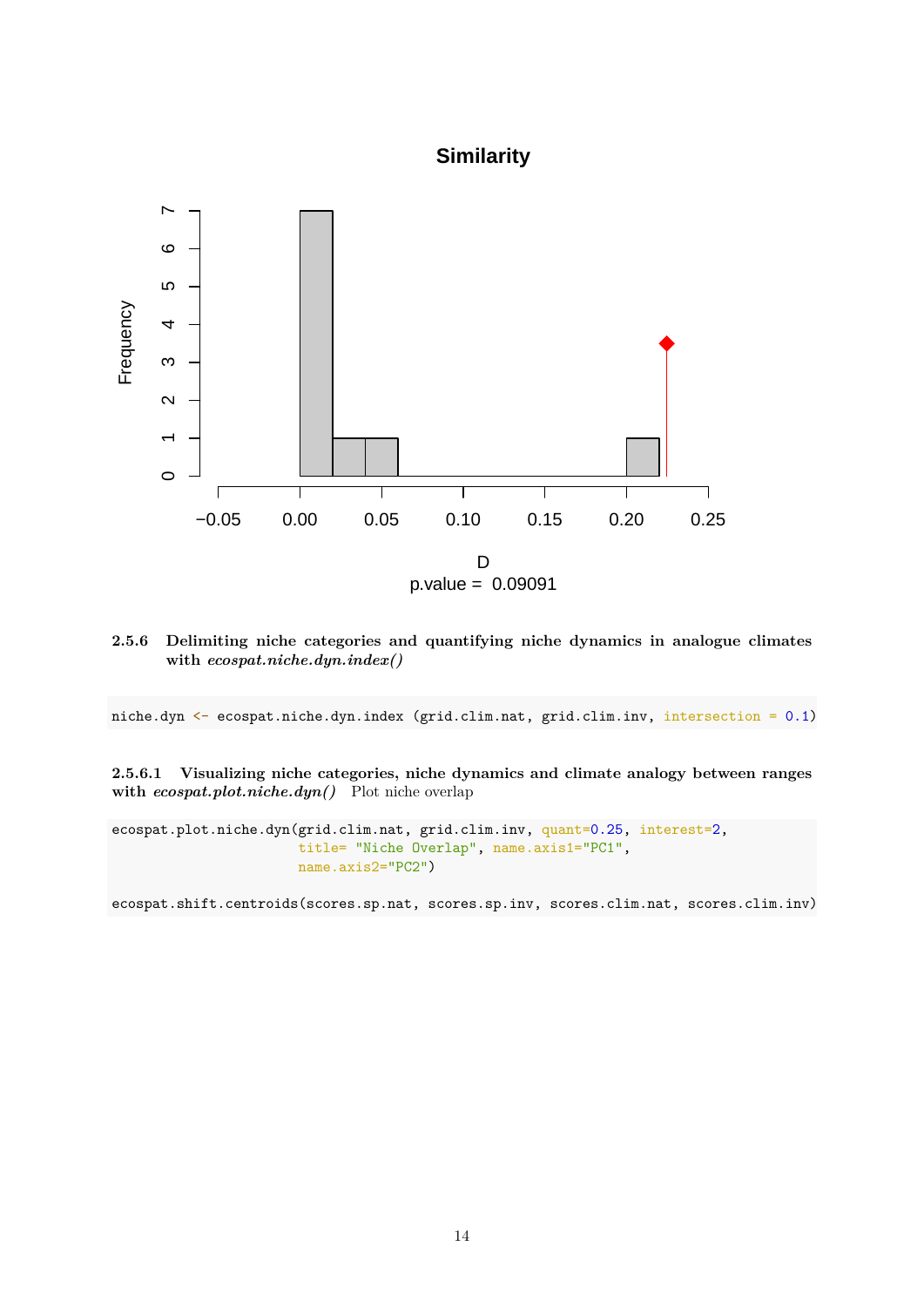**Niche Overlap**



Plot Similarity test for niche expansion, stability and unfilling

| ecospat.plot.overlap.test(sim.test, "expansion", "Similarity") |  |  |
|----------------------------------------------------------------|--|--|
|----------------------------------------------------------------|--|--|



**Similarity**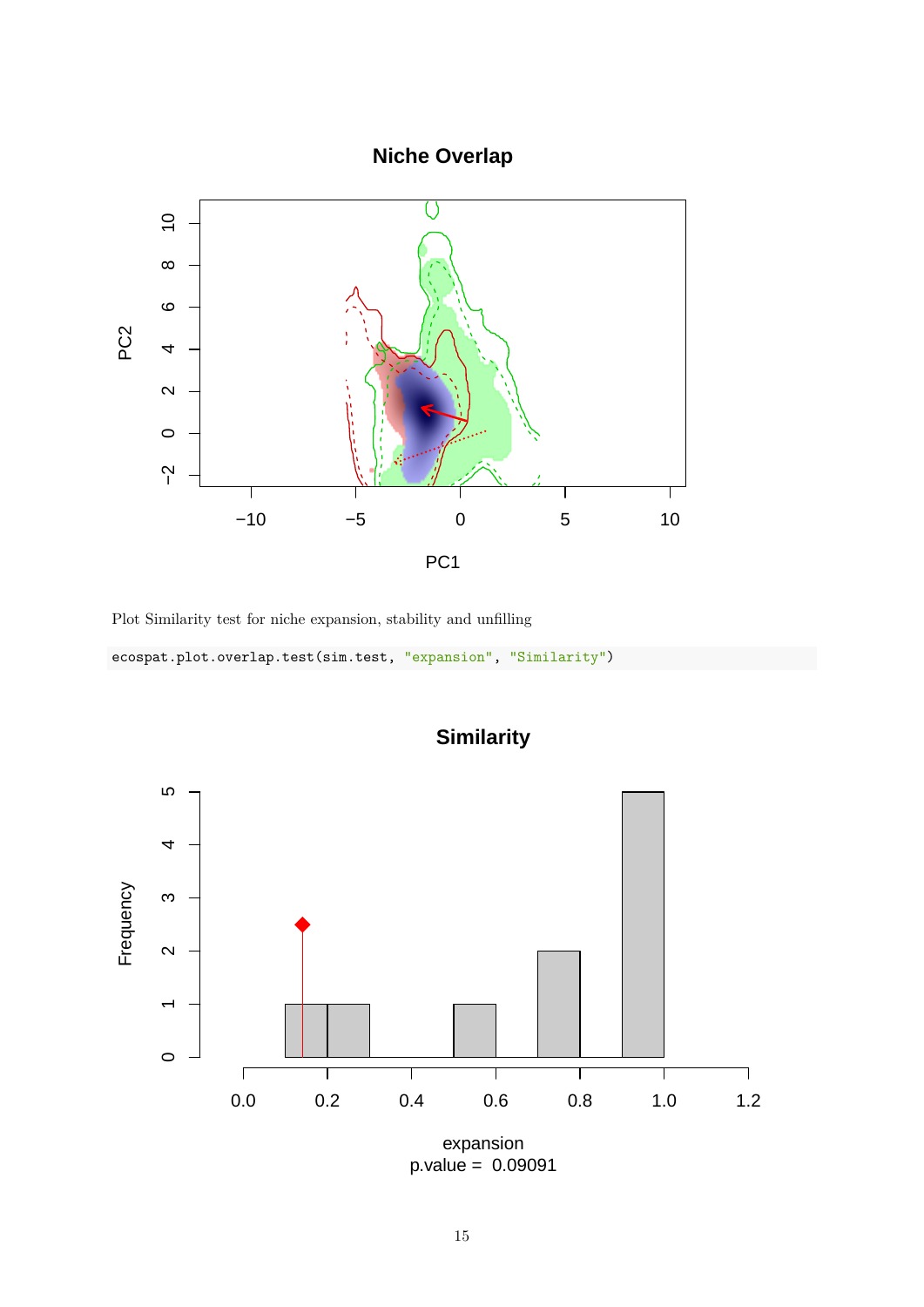

**Similarity**

ecospat.plot.overlap.test(sim.test, "unfilling", "Similarity")



**Similarity**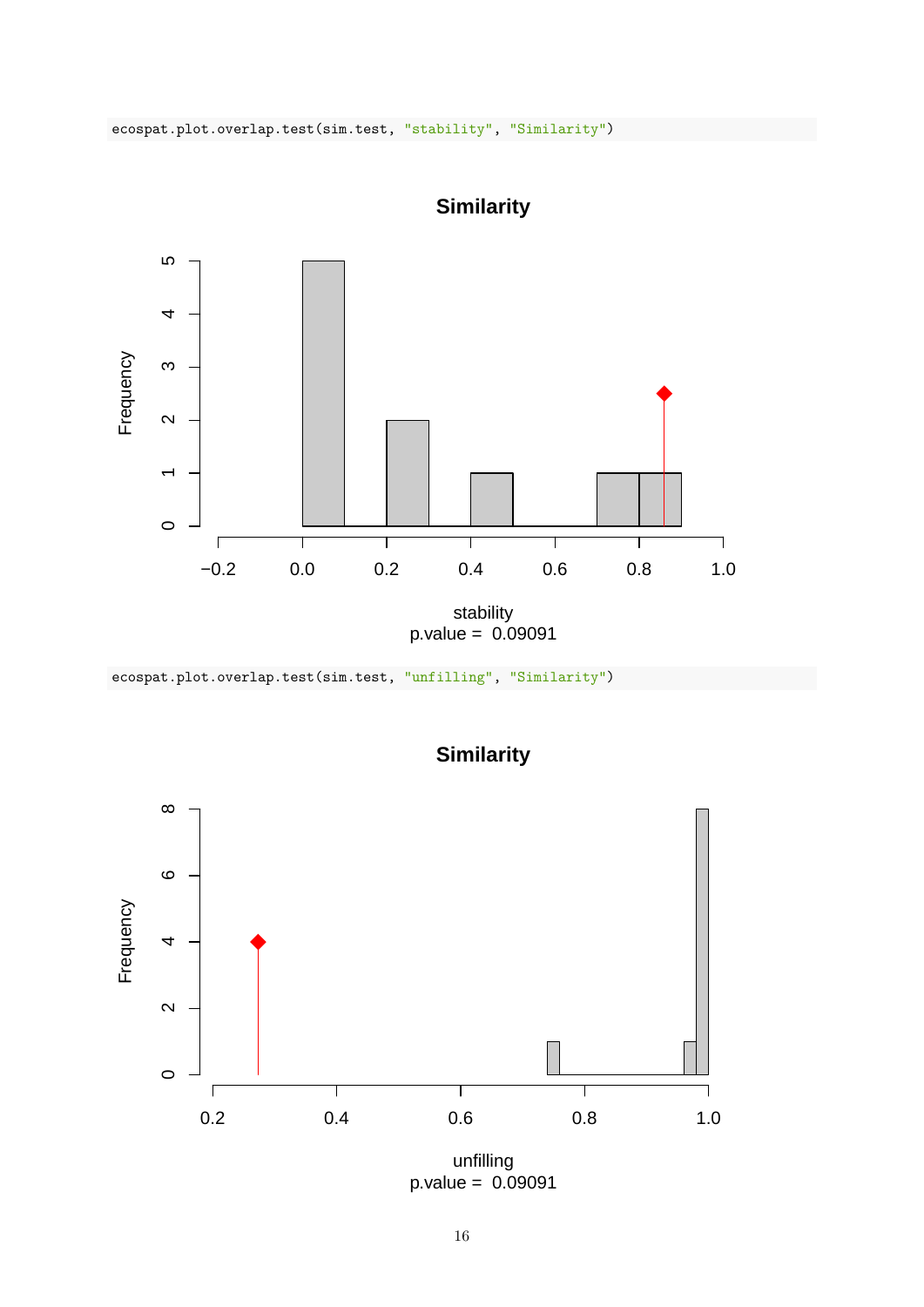```
# gridding the native niche
grid.clim.t.nat <- ecospat.grid.clim.dyn(glob=as.data.frame(rbind(nat,inv)[,10]),
                                         glob1=as.data.frame(nat[,10]),
                                    sp=as.data.frame(nat[which(nat[,11]==1),10]),
                                    R=1000, th.sp=0)
# gridding the invaded niche
grid.clim.t.inv <- ecospat.grid.clim.dyn(glob=as.data.frame(rbind(nat,inv)[,10]),
                                         glob1=as.data.frame(inv[,10]),
                                         sp=as.data.frame(inv[which(inv[,11]==1),10]),
                                         R=1000, th.sp=0)
t.dyn<-ecospat.niche.dyn.index (grid.clim.t.nat, grid.clim.t.inv,
                                intersection=0.1)
ecospat.plot.niche.dyn(grid.clim.t.nat, grid.clim.t.inv, quant=0,
                       interest=2, title= "Niche Overlap",
                       name.axis1="Average temperature")
```
**2.5.6.2 Plot the niche dynamics along one gradient (here temperature) with** *ecospat.plot.niche.dyn()*



#### <span id="page-16-0"></span>**2.6 Biotic Interactions**

**2.6.1 Species Co-occurrences Analysis with a Presence-absence matrix using the function** *ecospat.co\_occurrences()*

```
data \leq ecospat.testData[c(9:16,54:57)]
```
For each pair of species  $(\text{sp1}, \text{sp2})$ , the number  $(N)$  of plots where both species were present is divided by the number of plots where the rarest of the two species is present. This index ranges from 0 (no co-occurrence) to 1 (always in co-occurrence) as given in eq. 1.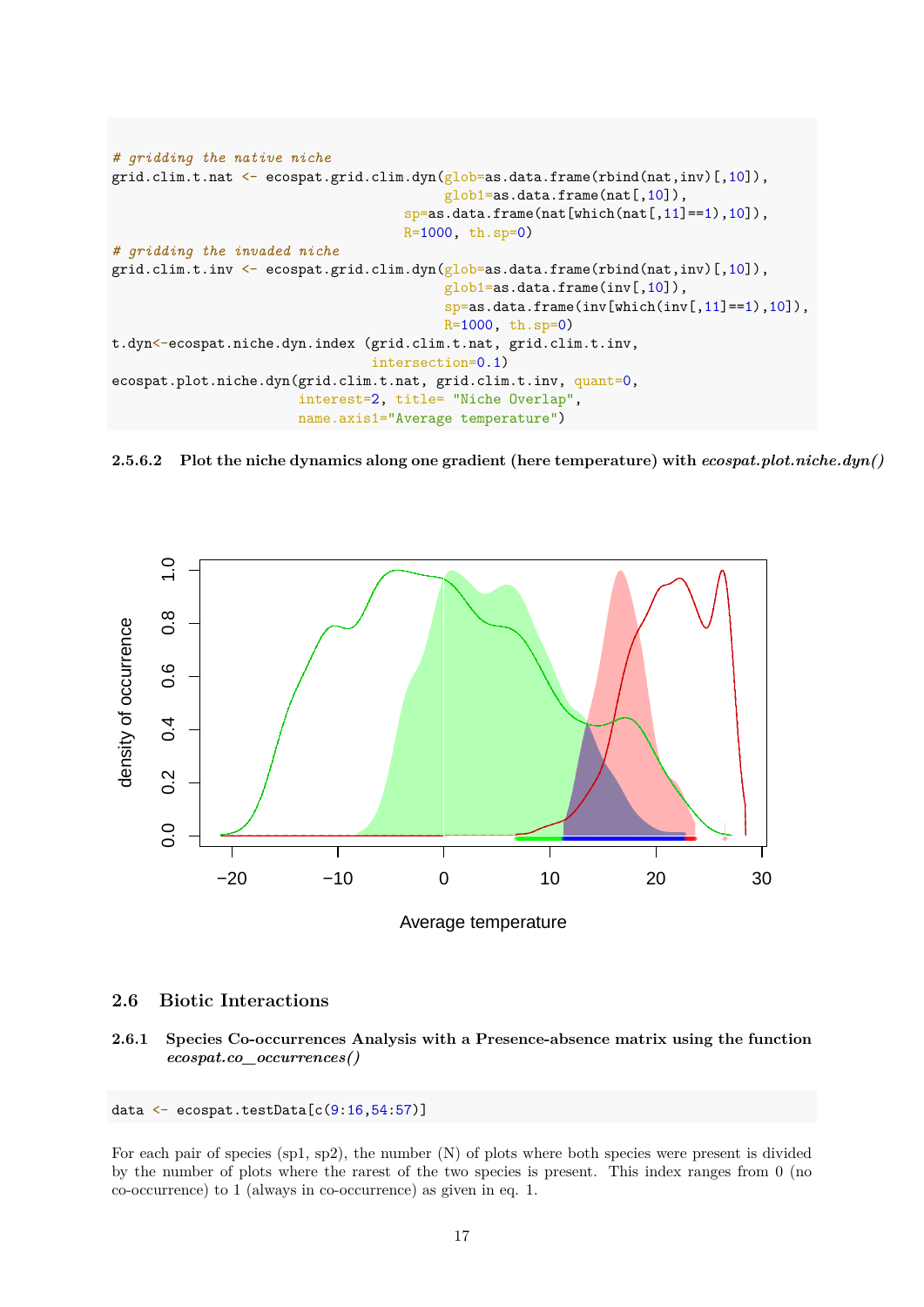where N(S1 intersects S2) is the number of times species S1 and S2 co-occur, while Min(NS1, NS2) is the number of times species S1 and S2 co-occur, while is the occurrence frequency of the rarest of the two species.

### ecospat.co\_occurrences (data)



| ## |                        |            | Aposeris_foetida Arnica_montana Aster_bellidiastrum |                                                          |
|----|------------------------|------------|-----------------------------------------------------|----------------------------------------------------------|
| ## | Aposeris_foetida       | 1.0000000  | 0.3636364                                           | 0.25000000                                               |
| ## | Arnica_montana         | 0.3636364  | 1.0000000                                           | 0.36363636                                               |
|    | ## Aster_bellidiastrum | 0.2500000  | 0.3636364                                           | 1.00000000                                               |
|    | ## Bartsia_alpina      | 0.2222222  | 0.5454545                                           | 0.59090909                                               |
|    | ## Bromus erectus sstr | 0.1250000  | 0.0000000                                           | 0.00000000                                               |
| ## | Campanula_scheuchzeri  | 0.2444444  | 0.6818182                                           | 0.79545455                                               |
|    | ## Carex_sempervirens  | 0.4000000  | 0.5000000                                           | 0.65909091                                               |
| ## | Cynosurus_cristatus    | 0.4222222  | 0.2272727                                           | 0.04545455                                               |
| ## |                        |            |                                                     | Bartsia_alpina Bromus_erectus_sstr Campanula_scheuchzeri |
|    | ## Aposeris_foetida    | 0.22222222 | 0.1250                                              | 0.24444444                                               |
|    | ## Arnica_montana      | 0.54545455 | 0.0000                                              | 0.68181818                                               |
|    | ## Aster_bellidiastrum | 0.59090909 | 0.0000                                              | 0.79545455                                               |
|    | ## Bartsia_alpina      | 1.00000000 | 0.0000                                              | 0.76086957                                               |
|    | ## Bromus_erectus_sstr | 0.00000000 | 1.0000                                              | 0.00000000                                               |
| ## | Campanula_scheuchzeri  | 0.76086957 | 0.0000                                              | 1.00000000                                               |
|    | ## Carex_sempervirens  | 0.69565217 | 0.0625                                              | 0.67058824                                               |
|    | ## Cynosurus_cristatus | 0.02173913 | 0.3750                                              | 0.04705882                                               |
| ## |                        |            | Carex_sempervirens Cynosurus_cristatus              |                                                          |
| ## | Aposeris_foetida       | 0.40000000 | 0.42222222                                          |                                                          |
| ## | Arnica_montana         | 0.50000000 | 0.22727273                                          |                                                          |
|    | ## Aster_bellidiastrum | 0.65909091 | 0.04545455                                          |                                                          |
|    | ## Bartsia_alpina      | 0.69565217 | 0.02173913                                          |                                                          |
|    | ## Bromus_erectus_sstr | 0.06250000 | 0.37500000                                          |                                                          |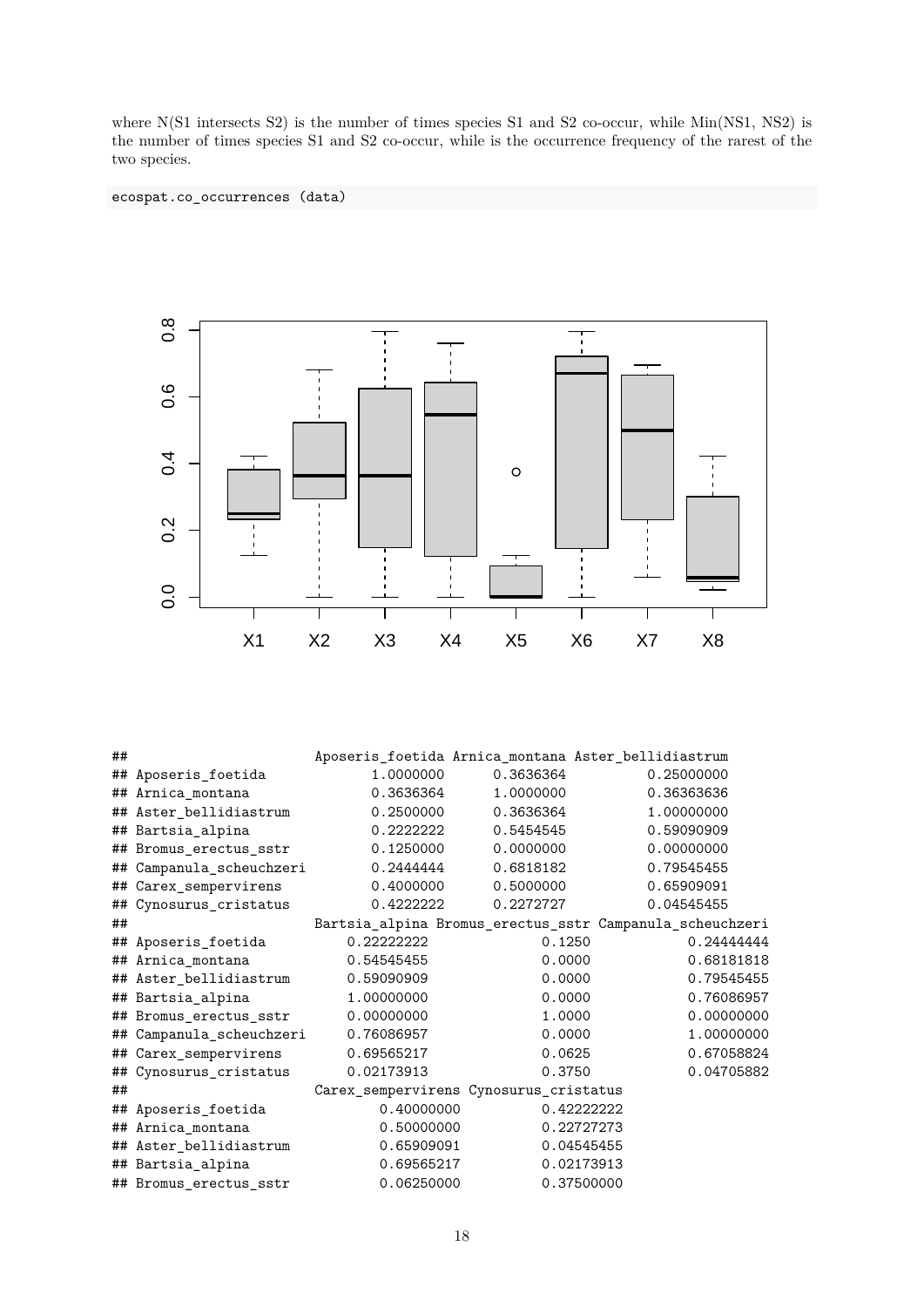| ## Campanula_scheuchzeri | 0.67058824 | 0.04705882 |
|--------------------------|------------|------------|
| ## Carex_sempervirens    | 1.00000000 | 0.05882353 |
| ## Cynosurus cristatus   | 0.05882353 | 1.00000000 |

#### **2.6.2 Pairwise co-occurrence Analysis with calculation of the C-score index using the function** *ecospat.Cscore()*

This function allows to apply a pairwise null model analysis to a presence-absence community matrix to determine which species associations are significant across the study area. The strength of associations is quantified by the C-score index and a 'fixed-equiprobable' null model algorithm is applied.

It is recomended to use at least 10000 permutatiobns for the test. As an example we used nperm  $= 100$ , to reduce the computational time.

```
data<- ecospat.testData[c(53,62,58,70,61,66,65,71,69,43,63,56,68,57,55,60,54,67,59,64)]
nperm <- 100
outpath <- getwd()
ecospat.Cscore(data, nperm, outpath)
```


**Histogram of standardized effect size**

ses

## \$ObsCscoreTot ## [1] 2675.468 ## ## \$SimCscoreTot ## [1] 2466.398 ## ## \$PVal.less ## [1] 1 ## ## \$PVal.greater ## [1] 0.00990099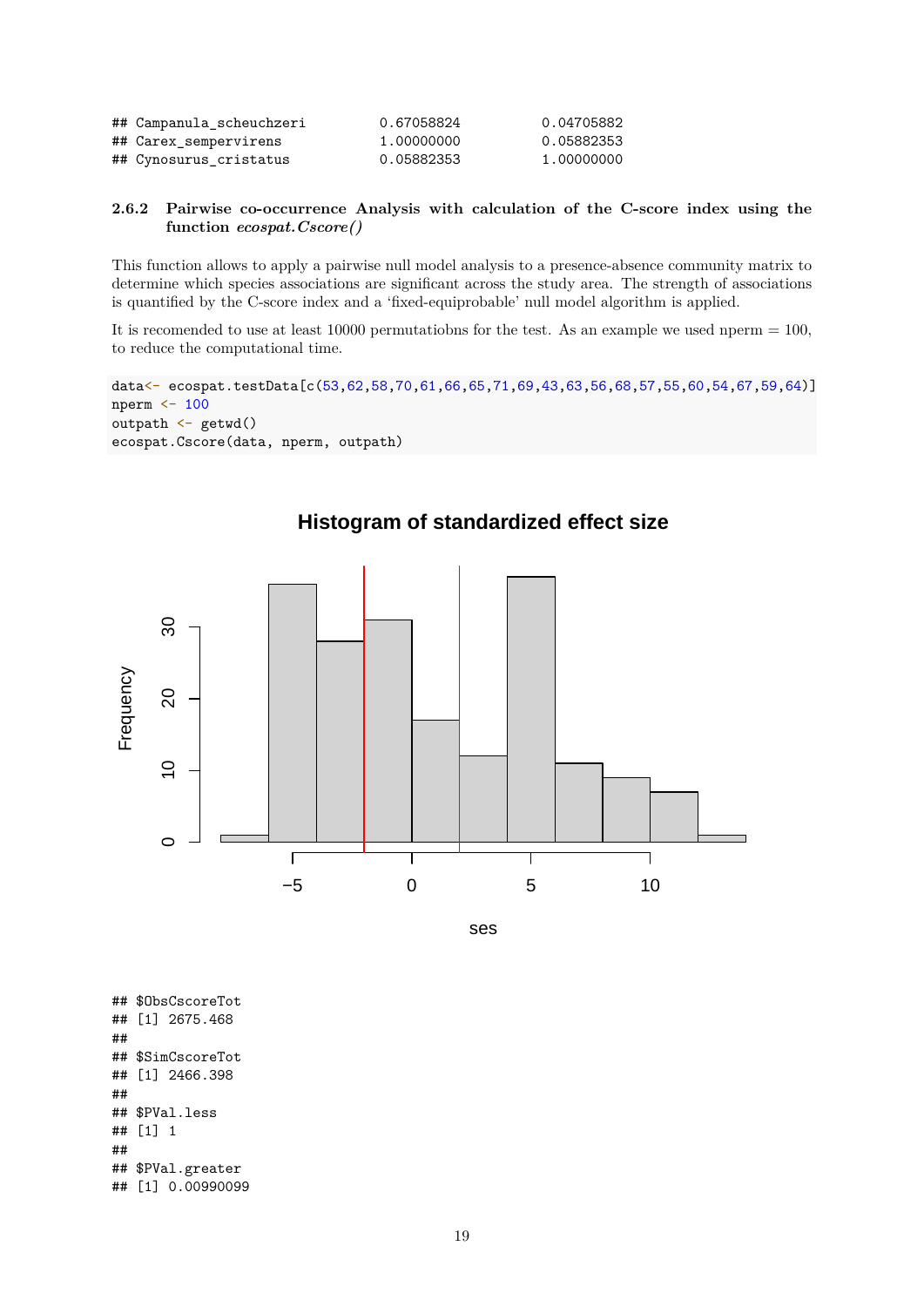## ## \$SES.Tot ## [1] 62.11974

The function returns the C-score index for the observed community (ObsCscoreTot), p.value (PValTot) and standardized effect size (SES.Tot). It saves also a table in the working directory where the same metrics are calculated for each species pair (only the table with species pairs with significant p-values is saved in this version)

### <span id="page-19-0"></span>**2.7 Data Preparation**

#### **2.7.1 Correlation Plot of Variables with** *ecospat.cor.plot()*

```
data <- ecospat.testData[,4:8]
ecospat.cor.plot(data)
```


A scatter plot of matrices, with bivariate scatter plots below the diagonal, histograms on the diagonal, and the Pearson correlation above the diagonal. Useful for descriptive statistics of small data sets (better with less than 10 variables).

### **2.7.2 Calibration And Evaluation Dataset**

```
data <- ecospat.testData
caleval \leq ecospat.caleval (data = ecospat.testData[53], xy = data[2:3],
                            row.num = 1:nrow(data), nrep = 2, ratio = 0.7,
                            disaggregate = 0.2, pseudoabs = 100, npres = 10,
                            replace = FALSE)
```
head(caleval)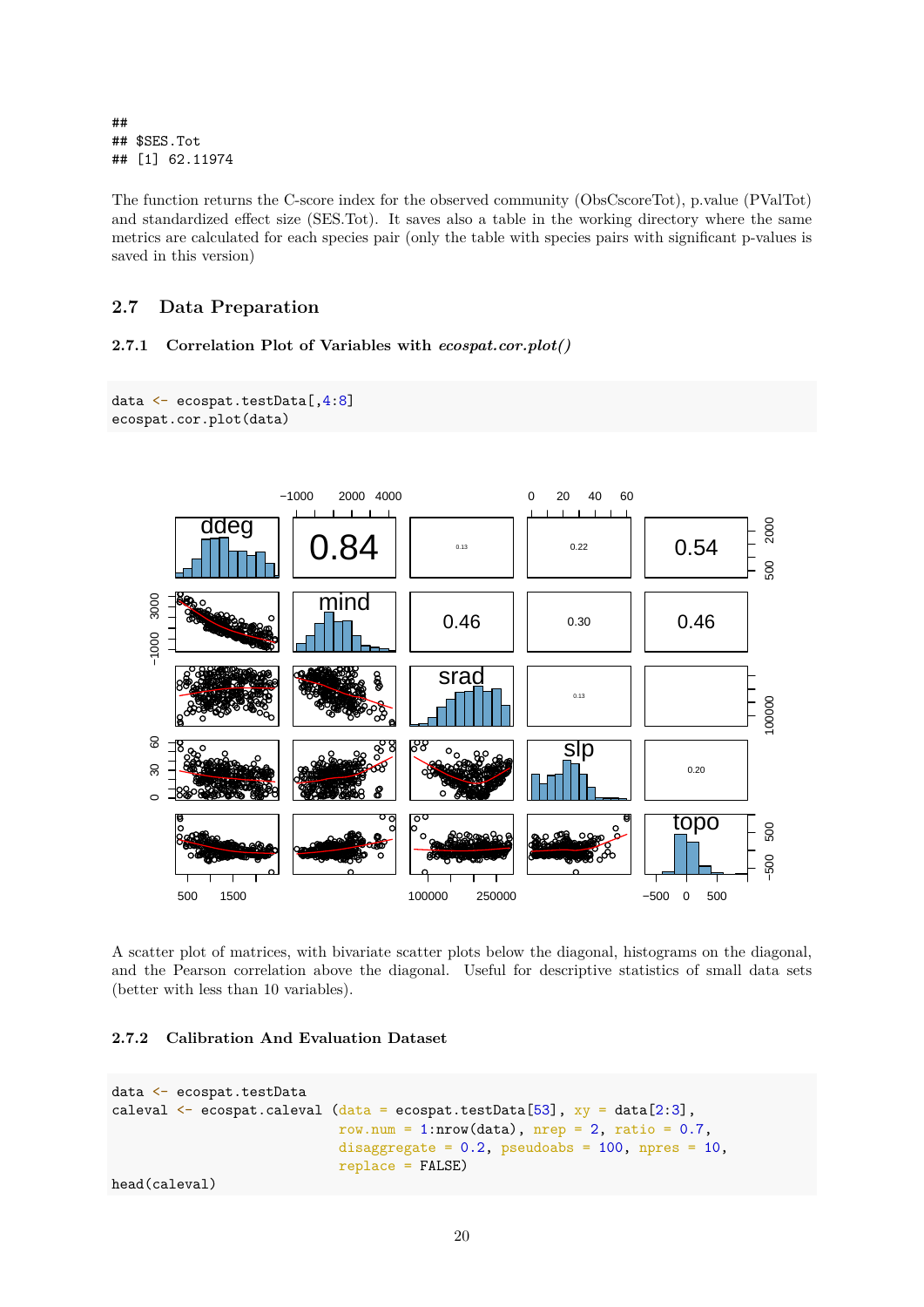| ## | \$eval         |       |       |
|----|----------------|-------|-------|
| ## |                | yeval | yeval |
| ## | 1              | ΝA    | 91    |
| ## | $\overline{2}$ | ΝA    | 87    |
| ## | 3              | ΝA    | NA    |
| ## | 4              | 281   | 233   |
| ## | 5              | 51    | 199   |
| ## | 6              | 250   | 295   |
| ## | $\overline{7}$ | 11    | 253   |
| ## | 8              | 171   | 246   |
| ## | 9              | 34    | 23    |
| ## | 10             | 114   | 261   |
| ## | 11             | 16    | 44    |
| ## | 12             | 214   | 200   |
| ## | 13             | 232   | 263   |
| ## | 14             | 84    | 189   |
| ## | 15             | 177   | 255   |
| ## | 16             | 67    | 296   |
| ## | 17             | 206   | 110   |
| ## | 18             | 239   | 297   |
| ## | 19             | 145   | 275   |
| ## | 20             | 225   | 283   |
| ## | 21             | 288   | 5     |
| ## | 22             | 53    | 293   |
| ## | 23             | 274   | 276   |
| ## | 24             | 120   | 188   |
| ## | 25             | 243   | 206   |
| ## | 26             | 178   | 17    |
| ## | 27             | 182   | 212   |
| ## | 28             | 8     | 270   |
| ## | 29             | 267   | 217   |
| ## | 30             | 210   | 245   |
| ## | 31             | 116   | 152   |
| ## | 32             | 123   | 84    |
| ## | 33             | 271   | 34    |
| ## |                |       |       |
| ## | $\$$ cal       |       |       |
| ## |                | ycal  | ycal  |
| ## | 1              | 86    | ΝA    |
| ## | $\overline{c}$ | ΝA    | 227   |
| ## | 3              | 197   | ΝA    |
| ## | 4              | 10    | 82    |
| ## | 5              | 25    | ΝA    |
| ## | 6              | ΝA    | ΝA    |
| ## | 7              | ΝA    | ΝA    |
| ## | 8              | 220   | 244   |
| ## | 9              | 222   | 219   |
| ## | 10             | 268   | 133   |
| ## | 11             | 217   | 114   |
| ## | 12             | 21    | 204   |
| ## | 13             | 133   | 53    |
| ## | 14             | 3     | 258   |
| ## | 15             | 212   | 171   |
| ## | 16             | 219   | 37    |
| ## | 17             | 185   | 294   |
| ## | 18             | 228   | 134   |
| ## | 19             | 259   | 116   |
| ## | 20             | 273   | 265   |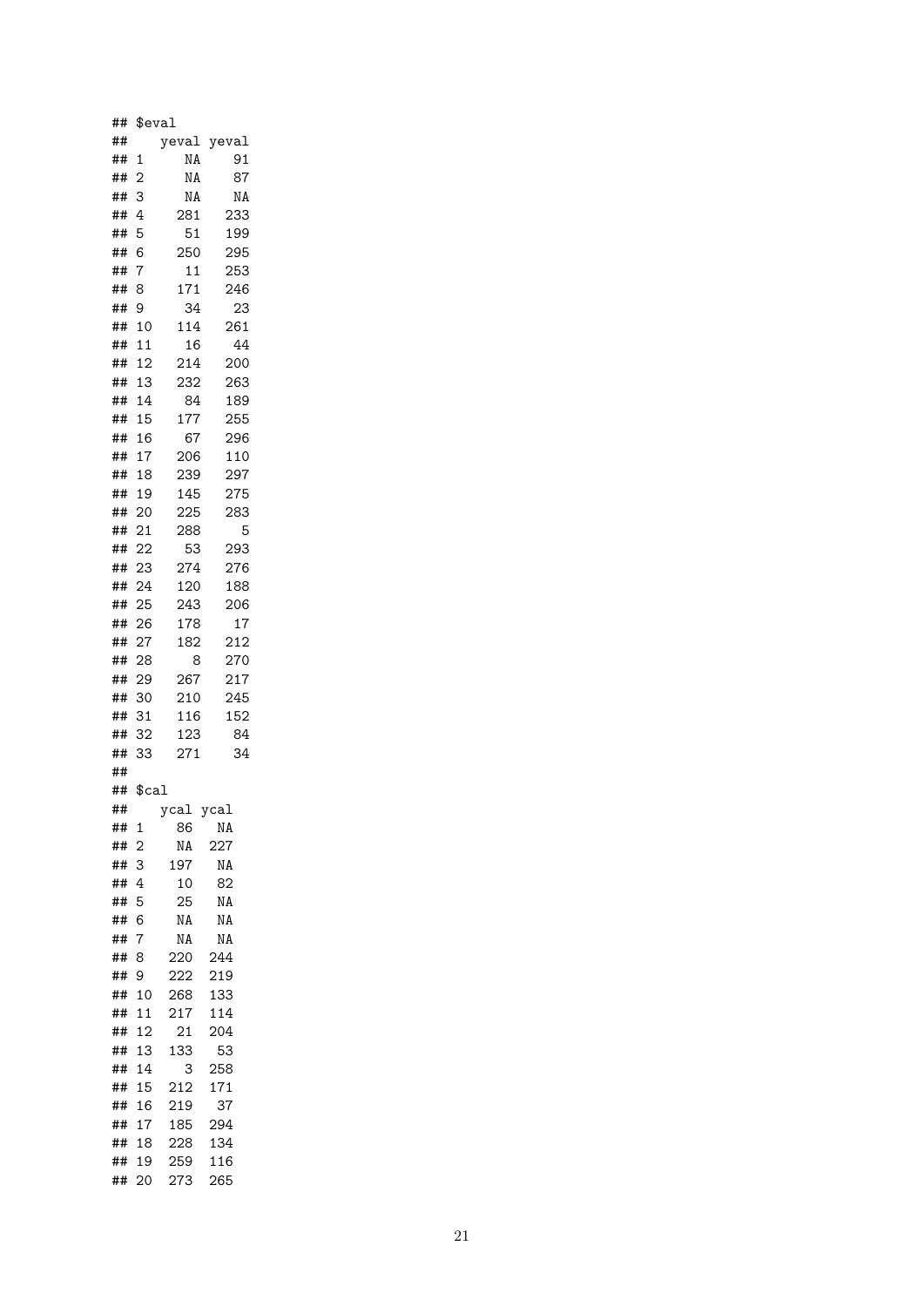| ## | 21 | 290      | 147 |
|----|----|----------|-----|
| ## | 22 | 49       | 240 |
| ## | 23 | 247      | 36  |
| ## | 24 | 20       | 286 |
| ## | 25 | 205      | 234 |
| ## | 26 | 186      | 278 |
| ## | 27 | 152      | 300 |
| ## | 28 | 211      | 242 |
| ## | 29 | 193      | 231 |
| ## | 30 | 18       | 266 |
| ## | 31 | 154      | 241 |
| ## | 32 | 169      | 75  |
| ## | 33 | 43       | 30  |
| ## | 34 | 252      | 267 |
| ## | 35 | 4        | 196 |
| ## | 36 | 262      | 221 |
| ## | 37 | 238      | 254 |
| ## | 38 | 204      | 155 |
| ## | 39 | 94       | 279 |
|    | 40 | 2        | 166 |
| ## |    |          |     |
| ## | 41 | 24<br>95 | 250 |
| ## | 42 |          | 139 |
| ## | 43 | 289      | 222 |
| ## | 44 | 134      | 121 |
| ## | 45 | 33       | 106 |
| ## | 46 | 17       | 249 |
| ## | 47 | 260      | 223 |
| ## | 48 | 230      | 291 |
| ## | 49 | 241      | 251 |
| ## | 50 | 264      | 288 |
| ## | 51 | 180      | 27  |
| ## | 52 | 244      | 168 |
| ## | 53 | 235      | 14  |
| ## | 54 | 36       | 45  |
| ## | 55 | 256      | 24  |
| ## | 56 | 192      | 229 |
| ## | 57 | 56       | 79  |
| ## | 58 | 31       | 185 |
| ## | 59 | 15       | 3   |
| ## | 60 | 265      | 2   |
| ## | 61 | 292      | 85  |
| ## | 62 | 184      | 57  |
| ## | 63 | 113      | 205 |
| ## | 64 | 100      | 181 |
| ## | 65 | 229      | 67  |
| ## | 66 | 269      | 292 |
| ## | 67 | 188      | 22  |
| ## | 68 | 300      | 115 |
| ## | 69 | 55       | 150 |
| ## | 70 | 198      | 156 |
| ## | 71 | 248      | 203 |
| ## | 72 | 85       | 236 |
| ## | 73 | 245      | 140 |
| ## | 74 | 201      | 237 |
| ## | 75 | 157      | 224 |
| ## | 76 | 299      | 71  |
| ## | 77 | 270      | 272 |
|    |    |          |     |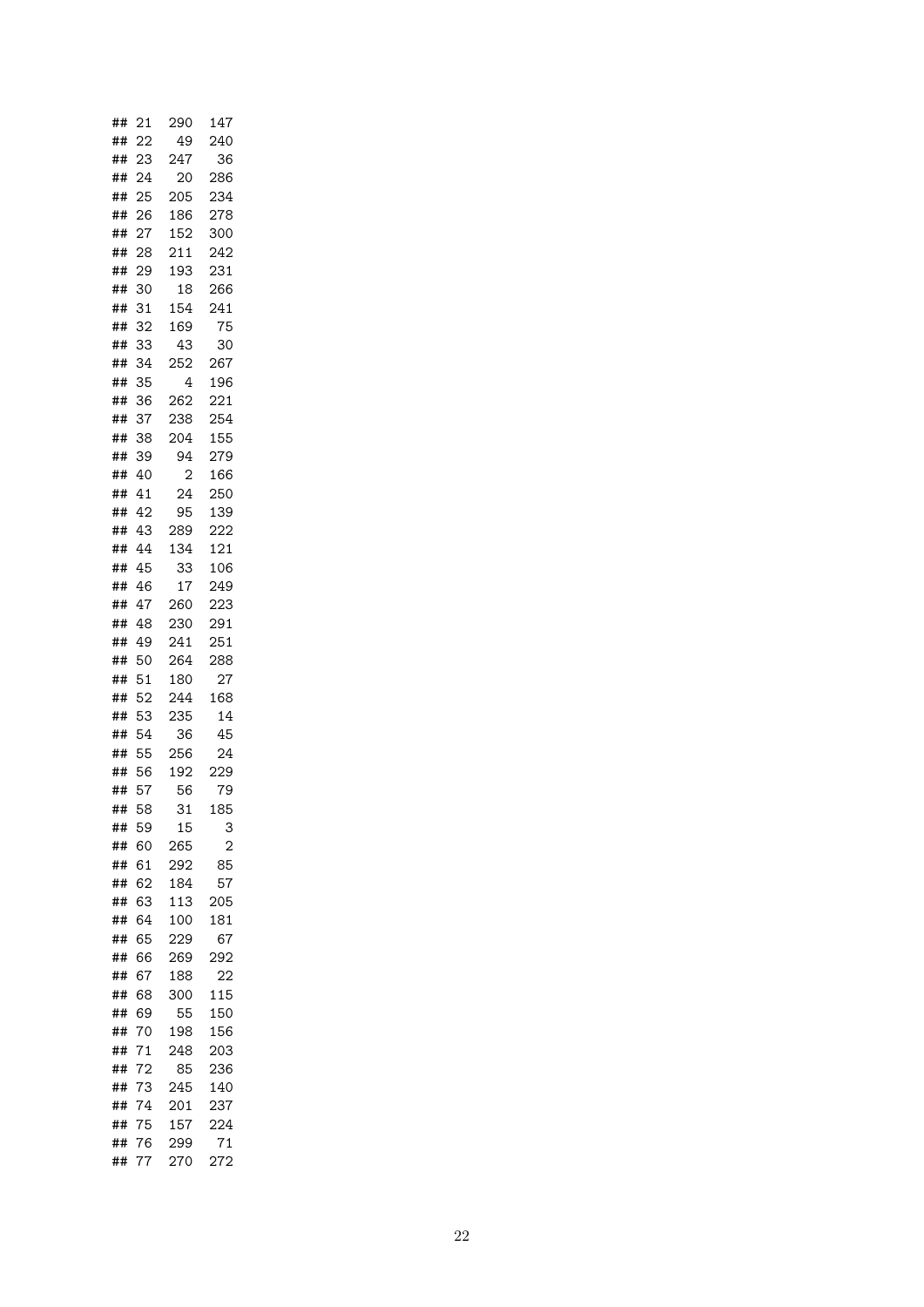We obtained an evaluation and calibration dataset with a desired ratio of disaggregation.

# <span id="page-22-0"></span>**3 Core Niche Modelling**

### <span id="page-22-1"></span>**3.1 Model Evaluation**

#### **3.1.1 Presence-only Evaluation Indices- Boyce Index**

The argument fit is a vector containing the predicted suitability values

```
fit <- ecospat.testData$glm_Saxifraga_oppositifolia
```
The argument obs is a vector containing the predicted suitability values of the validation points (presence records)

obs<-ecospat.testData\$glm\_Saxifraga\_oppositifolia[which(ecospat.testData\$Saxifraga\_oppositifolia==1)

Calculate and plot Boyce Index with *ecospat.boyce*

```
ecospat.boyce (fit, obs, nclass = 0, window.w = "default", res = 100,
               PEplot = TRUE)$cor
```




Here the boyce index is 0.91. If the rank of predicted expected ratio would be completely ordered along habitat suitability axis then boyce index would be 1.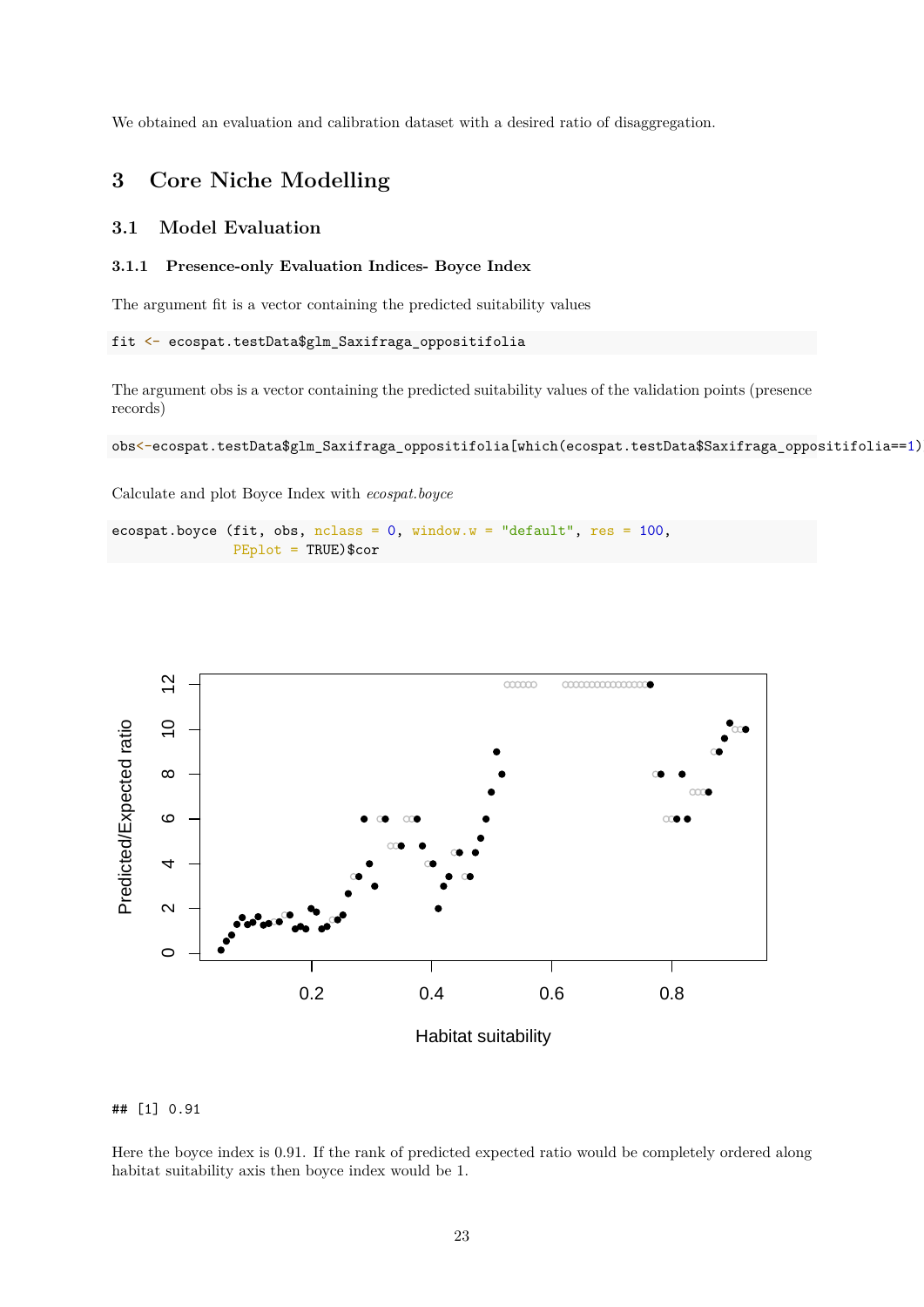#### **3.1.2 Accuracy of Community Prediction**

Indices of accuracy of community predictions *ecospat.CommunityEval()*

```
eval<-ecospat.testData[c(53,62,58,70,61,66,65,71,69,43,63,56,68,57,55,60,54,67,59,64)]
pred<-ecospat.testData[c(73:92)]
```
CommunityEval<-ecospat.CommunityEval (eval, pred, proba = TRUE, ntir=5,verbose = T)

## trial 1 on 5 ## trial 2 on 5 ## trial 3 on 5 ## trial 4 on 5 ## trial 5 on 5

library(biomod2)

#### <span id="page-23-0"></span>**3.2 Spatial Predictions and Projections**

**3.2.1 ESM Ensemble of Small Models**

```
## Warning: package 'biomod2' was built under R version 4.1.3
## biomod2 3.5.1 loaded.
##
## Type browseVignettes(package='biomod2') to access directly biomod2 vignettes.
# species
# occurrences
xy \leftarrow inv[, 1:2]head(xy)
## x y
## 1 142.25 -10.25
## 2 142.25 -10.75
## 3 131.25 -11.25
## 4 132.25 -11.25
## 5 142.25 -11.25
## 6 142.75 -11.25
sp\_occ \leftarrow inv[11]# env
current <- inv[3:7]
head(current)
## aetpet gdd p pet stdp
## 1 0.3180346 7965.1 1595.7 1950.320 137.8134
## 2 0.2807616 7888.9 1693.7 1991.475 156.3950
## 3 0.2638533 8165.3 1595.0 2179.968 127.0621
## 4 0.2790938 8195.6 1346.0 1919.897 114.7686
## 5 0.3030646 7858.1 1711.1 1795.255 158.3286
## 6 0.3217786 7888.5 1711.1 1788.220 151.8030
```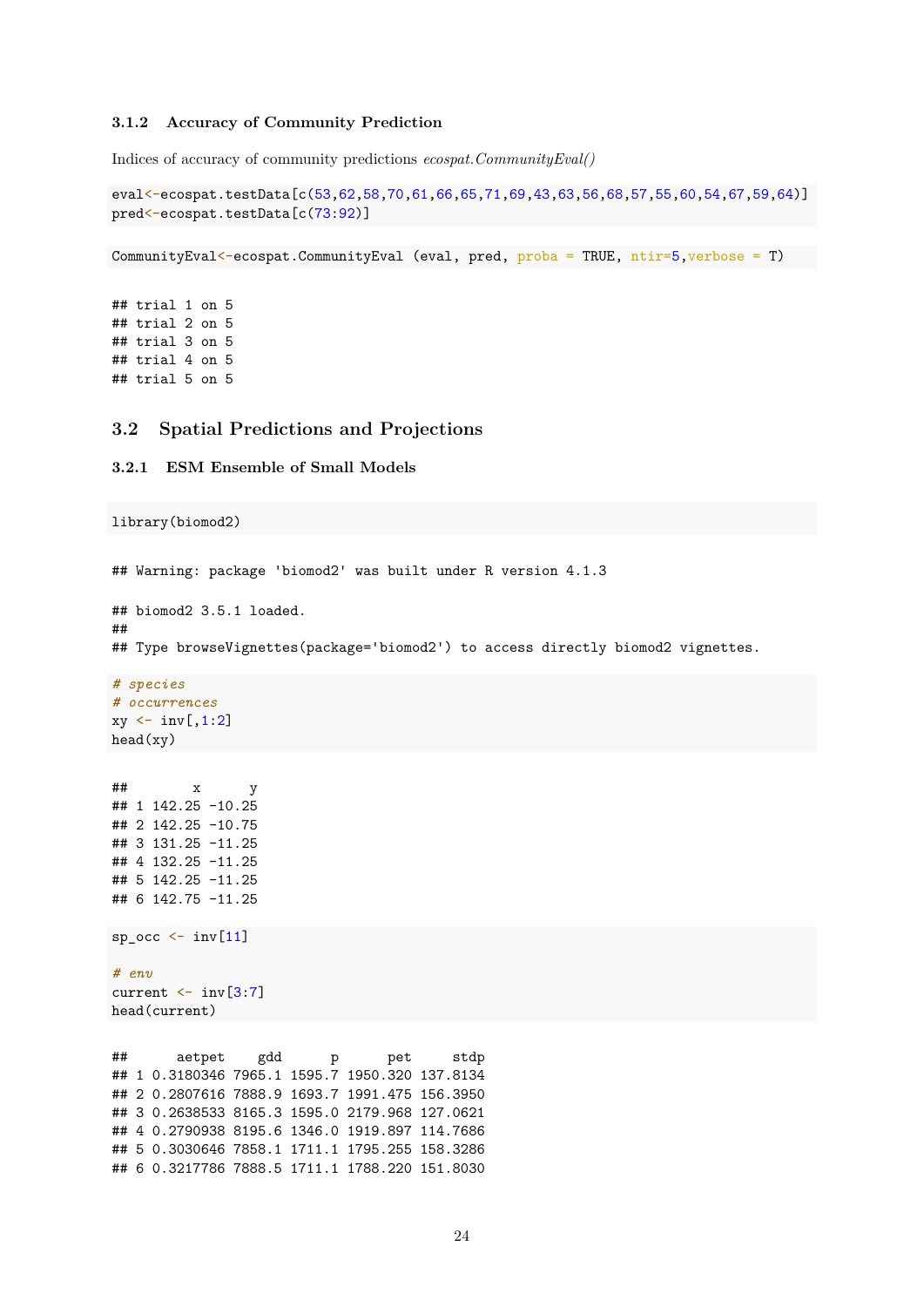**## BIOMOD**  $t1$  <- Sys.time()  $sp<-1$ 

```
### Formating the data with the BIOMOD_FormatingData() function form the package biomod2
```

```
myBiomodData <- BIOMOD_FormatingData( resp.var = as.numeric(sp_occ[,sp]),
                                      exp1.var = current,resp. xy = xy,resp.name = colnames(sp_occ)[sp])
```
## ## -=-=-=-=-=-=-=-=-=-=-=-=-= species\_occ Data Formating -=-=-=-=-=-=-=-=-=-=-=-=-= ## ## Response variable name was converted into species.occ ## > No pseudo absences selection ! ## ! No data has been set aside for modeling evaluation ## -=-=-=-=-=-=-=-=-=-=-=-=-=-=-=-=-=-= Done -=-=-=-=-=-=-=-=-=-=-=-=-=-=-=-=-=-=

myBiomodOption <- Print\_Default\_ModelingOptions()

```
##
## Defaut modeling options. copy, change what you want paste it as arg to BIOMOD_ModelingOptions
##
##
## -=-=-=-=-=-=-=-=-=-=-=-=-=-= 'BIOMOD.Model.Options' -=-=-=-=-=-=-=-=-=-=-=-=-=-=
##
##
## GLM = list( type = 'quadratic',
## interaction.level = 0,
## myFormula = NULL,
\# \# test = 'AIC',
## family = binomial(link = 'logit'),
\text{#} \text{mustart} = 0.5,
## control = glm.control(epsilon = 1e-08, maxit = 50, trace = FALSE
## ) ),
##
##
## GBM = list( distribution = 'bernoulli',
## n.trees = 2500,
## interaction.depth = 7,
## n.minobsinnode = 5,
\## \# shrinkage = 0.001,
\# bag.fraction = 0.5,
## train.fraction = 1,
\# \# \qquad \qquad \text{cv.folds} = 3,## keep.data = FALSE,
## verbose = FALSE,
## perf.method = 'cv',
## n.cores = 1),
##
## GAM = list( algo = 'GAM_mgcv',
## type = 's smoother',
## k = -1,
## interaction.level = 0,
## myFormula = NULL,
```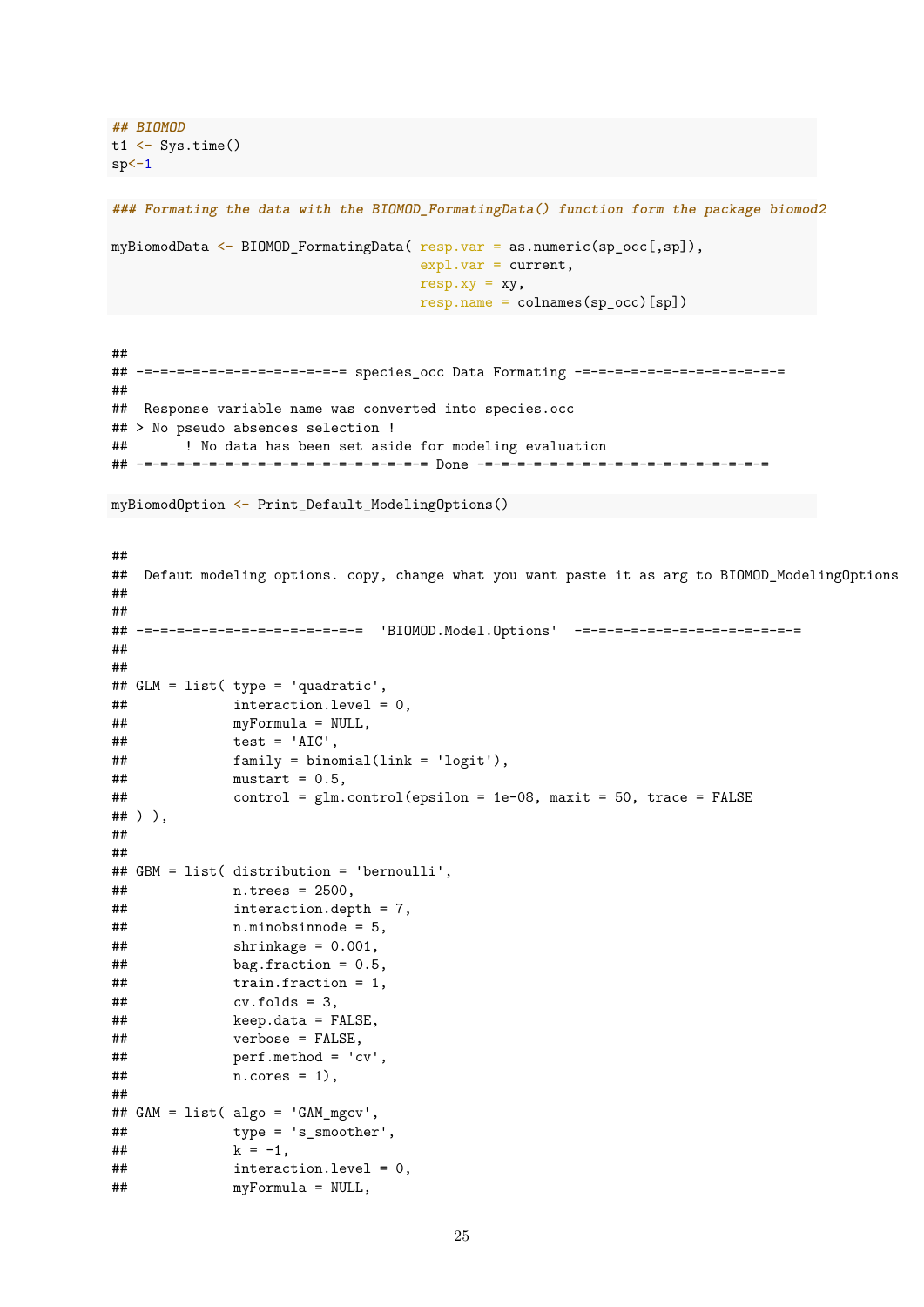```
## family = binomial(link = 'logit'),
\# \# method = 'GCV.Cp',
## optimizer = c('outer','newton'),
## select = FALSE,
## knots = NULL,
## paraPen = NULL,
## control = list(nthreads = 1, irls.reg = 0, epsilon = 1e-07
##, maxit = 200, trace = FALSE, mgcv.tol = 1e-07, mgcv.half = 15
## , rank.tol = 1.49011611938477e-08
## , nlm = list(ndigit=7, gradtol=1e-06, stepmax=2, steptol=1e-04, iterlim=200, check.analyticals=0)
## , optim = list(factr=1e+07)
##, newton = list(conv.tol=1e-06, maxNstep=5, maxSstep=2, maxHalf=30, use.svd=0)
## , outerPIsteps = 0, idLinksBases = TRUE, scalePenalty = TRUE, efs.lspmax = 15
## , efs.tol = 0.1, keepData = FALSE, scale.est = fletcher, edge.correct = FALSE
## ) ),
##
##
## CTA = list( method = 'class',
## parms = 'default',
\# \# \qquad \qquad \qquad \qquad \qquad \qquad \qquad \qquad \qquad \qquad \qquad \qquad \qquad \qquad \qquad \qquad \qquad \qquad \qquad \qquad \qquad \qquad \qquad \qquad \qquad \qquad \qquad \qquad \qquad \qquad \qquad \qquad \qquad \qquad \qquad \qquad \qquad \qquad \qquad \qquad \qquad \qquad \qquad \qquad \qquad \qquad \qquad## control = list(xval = 5, minbucket = 5, minsplit = 5, cp = 0.001\# , maxdepth = 25) ),
##
##
\## ANN = list( NbCV = 5,
\# \# size = NULL,
## decay = NULL,
## rang = 0.1.
\# \# maxit = 200),
##
## SRE = list( quant = 0.025),
##
## FDA = list( method = 'mars',
## add_args = NULL),
##
## MARS = list( type = 'simple',
## interaction.level = 0,
## myFormula = NULL,
## nk = NULL,
\# # \qquad \qquad penalty = 2,
## thresh = 0.001,
## nprune = NULL,
## pmethod = 'backward'),
##
## RF = list( do.classif = TRUE,
## ntree = 500,
## mtry = 'default',
\# \# nodesize = 5,
## maxnodes = NULL),
##
## MAXENT.Phillips = list( path_to_maxent.jar = 'C:/Users/obroenni/AppData/Local/Temp/RtmpQNKExv/Rbu
## memory_allocated = 512,
## background_data_dir = 'default',
## maximumbackground = 'default',
## maximumiterations = 200,
## visible = FALSE,
## linear = TRUE,
## quadratic = TRUE,
```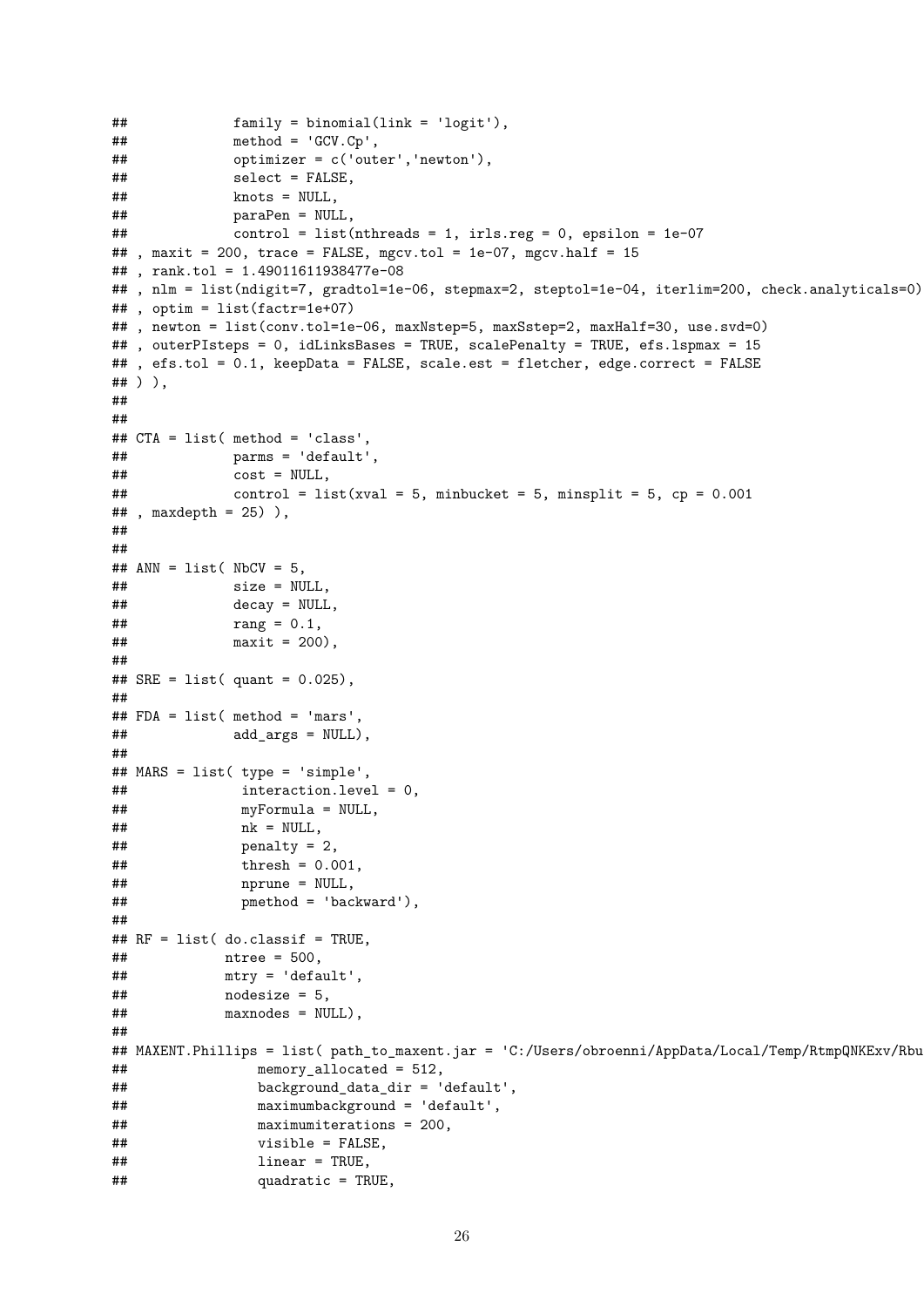```
## product = TRUE,
## threshold = TRUE,
## hinge = TRUE,
## lq2lqptthreshold = 80,
## l2lqthreshold = 10,
## hingethreshold = 15,
\# beta_threshold = -1,
\# beta categorical = -1,
\# \# beta_lqp = -1,
\# beta_hinge = -1,
## betamultiplier = 1,
## defaultprevalence = 0.5),
##
## MAXENT.Phillips.2 =
## list(
## myFormula = NULL,
\# regmult = 1,
## regfun = <function>
## )
## )
## -=-=-=-=-=-=-=-=-=-=-=-=-=-=-=-=-=-=-=-=-=-=-=-=-=-=-=-=-=-=-=-=-=-=-=-=-=-=-=-=
myBiomodOption@GLM$test = 'none'
myBiomodOption@GBM$interaction.depth = 2
### Calibration of simple bivariate models
# remove insivible(capture.output)) to print output in the console
# this is just to keep the vignette short
invisible(capture.output(my.ESM <- ecospat.ESM.Modeling( data=myBiomodData,
                            models=c('GLM'),
                            models.options=myBiomodOption,
                            NbRunEval=1,
                            DataSplit=70,
                            weighting.score=c("AUC"),
                            parallel=F)
       )
)
### Evaluation and average of simple bivariate models to ESMs
my.ESM_EF <- ecospat.ESM.EnsembleModeling(my.ESM,weighting.score=c("SomersD"),threshold=0)
### Projection of simple bivariate models into new space
my.ESM_proj_current <- ecospat.ESM.Projection(ESM.modeling.output=my.ESM,
                                         new.env=current)
##
## -=-=-=-=-=-=-=-=-=-=-=-=-=-= Do Models Projections -=-=-=-=-=-=-=-=-=-=-=-=-=-=
##
## ! 'do.stack' arg is always set as TRUE for data.frame/matrix dataset
## > Projecting ESM.BIOMOD.1 AllData RUN2 GLM ...
## -=-=-=-=-=-=-=-=-=-=-=-=-=-=-=-=-=-= Done -=-=-=-=-=-=-=-=-=-=-=-=-=-=-=-=-=-=
##
## -=-=-=-=-=-=-=-=-=-=-=-=-=-= Do Models Projections -=-=-=-=-=-=-=-=-=-=-=-=-=-=
##
## ! 'do.stack' arg is always set as TRUE for data.frame/matrix dataset
## > Projecting ESM.BIOMOD.2_AllData_RUN2_GLM ...
```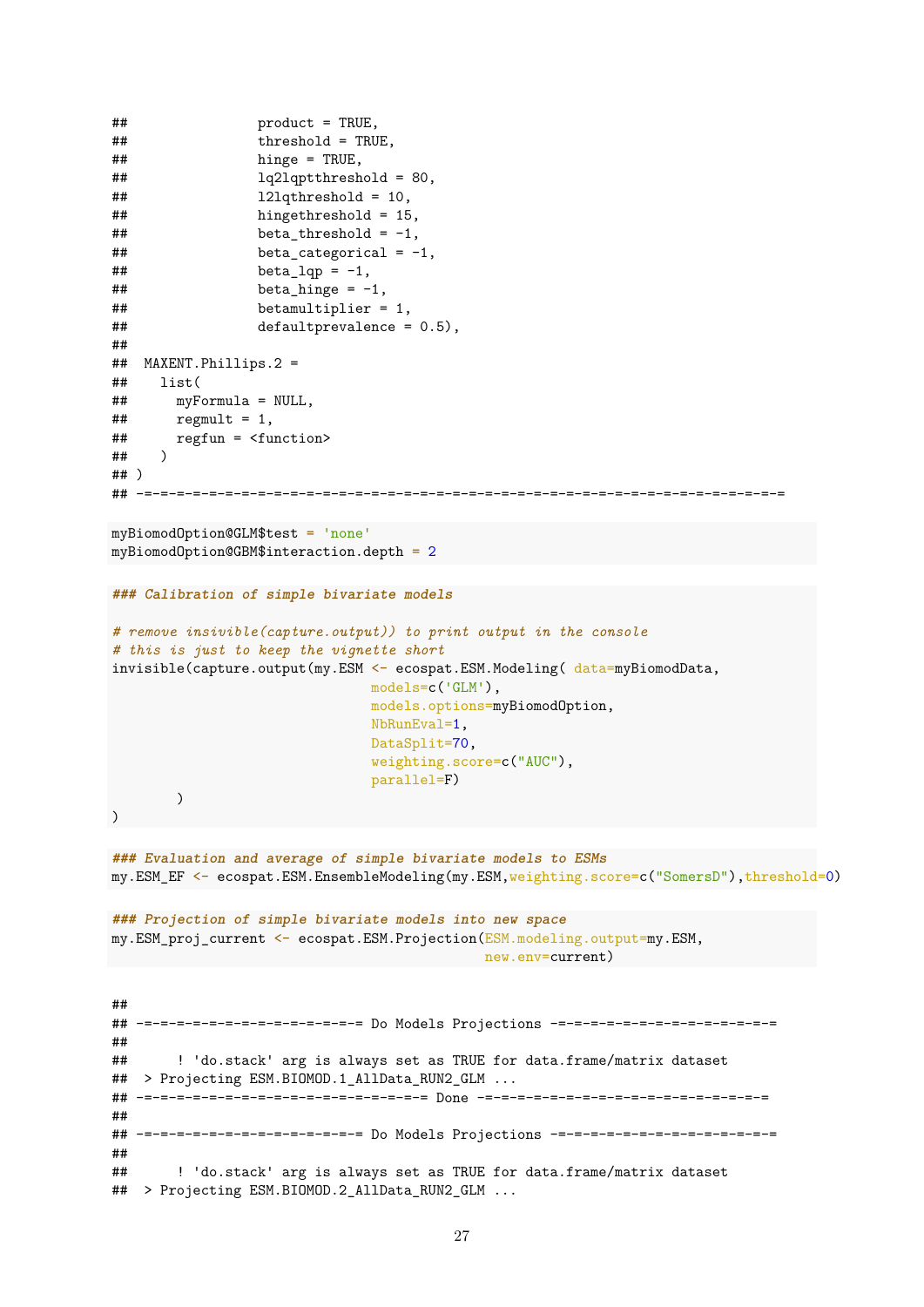## -=-=-=-=-=-=-=-=-=-=-=-=-=-=-=-=-=-= Done -=-=-=-=-=-=-=-=-=-=-=-=-=-=-=-=-=-= ## ## -=-=-=-=-=-=-=-=-=-=-=-=-=-= Do Models Projections -=-=-=-=-=-=-=-=-=-=-=-=-=-= ## ## ! 'do.stack' arg is always set as TRUE for data.frame/matrix dataset ## > Projecting ESM.BIOMOD.3\_AllData\_RUN2\_GLM ... ## -=-=-=-=-=-=-=-=-=-=-=-=-=-=-=-=-=-= Done -=-=-=-=-=-=-=-=-=-=-=-=-=-=-=-=-=-= ## ## -=-=-=-=-=-=-=-=-=-=-=-=-=-= Do Models Projections -=-=-=-=-=-=-=-=-=-=-=-=-=-= ## ## ! 'do.stack' arg is always set as TRUE for data.frame/matrix dataset ## > Projecting ESM.BIOMOD.4\_AllData\_RUN2\_GLM ... ## -=-=-=-=-=-=-=-=-=-=-=-=-=-=-=-=-=-= Done -=-=-=-=-=-=-=-=-=-=-=-=-=-=-=-=-=-= ## ## -=-=-=-=-=-=-=-=-=-=-=-=-=-= Do Models Projections -=-=-=-=-=-=-=-=-=-=-=-=-=-= ## ## ! 'do.stack' arg is always set as TRUE for data.frame/matrix dataset ## > Projecting ESM.BIOMOD.5 AllData RUN2 GLM ... ## -=-=-=-=-=-=-=-=-=-=-=-=-=-=-=-=-=-= Done -=-=-=-=-=-=-=-=-=-=-=-=-=-=-=-=-=-= ## ## -=-=-=-=-=-=-=-=-=-=-=-=-=-= Do Models Projections -=-=-=-=-=-=-=-=-=-=-=-=-=-= ## ## ! 'do.stack' arg is always set as TRUE for data.frame/matrix dataset ## > Projecting ESM.BIOMOD.6\_AllData\_RUN2\_GLM ... ## -=-=-=-=-=-=-=-=-=-=-=-=-=-=-=-=-=-= Done -=-=-=-=-=-=-=-=-=-=-=-=-=-=-=-=-=-= ## ## -=-=-=-=-=-=-=-=-=-=-=-=-=-= Do Models Projections -=-=-=-=-=-=-=-=-=-=-=-=-=-= ## ## ! 'do.stack' arg is always set as TRUE for data.frame/matrix dataset ## > Projecting ESM.BIOMOD.7\_AllData\_RUN2\_GLM ... ## -=-=-=-=-=-=-=-=-=-=-=-=-=-=-=-=-=-= Done -=-=-=-=-=-=-=-=-=-=-=-=-=-=-=-=-=-= ## ## -=-=-=-=-=-=-=-=-=-=-=-=-=-= Do Models Projections -=-=-=-=-=-=-=-=-=-=-=-=-=-= ## ## ! 'do.stack' arg is always set as TRUE for data.frame/matrix dataset ## > Projecting ESM.BIOMOD.8\_AllData\_RUN2\_GLM ... ## -=-=-=-=-=-=-=-=-=-=-=-=-=-=-=-=-=-= Done -=-=-=-=-=-=-=-=-=-=-=-=-=-=-=-=-=-= ## ## -=-=-=-=-=-=-=-=-=-=-=-=-=-= Do Models Projections -=-=-=-=-=-=-=-=-=-=-=-=-=-= ## ## ! 'do.stack' arg is always set as TRUE for data.frame/matrix dataset ## > Projecting ESM.BIOMOD.9\_AllData\_RUN2\_GLM ... ## -=-=-=-=-=-=-=-=-=-=-=-=-=-=-=-=-=-= Done -=-=-=-=-=-=-=-=-=-=-=-=-=-=-=-=-=-= ## ## -=-=-=-=-=-=-=-=-=-=-=-=-=-= Do Models Projections -=-=-=-=-=-=-=-=-=-=-=-=-=-= ## ## ! 'do.stack' arg is always set as TRUE for data.frame/matrix dataset ## > Projecting ESM.BIOMOD.10\_AllData\_RUN2\_GLM ... ## -=-=-=-=-=-=-=-=-=-=-=-=-=-=-=-=-=-= Done -=-=-=-=-=-=-=-=-=-=-=-=-=-=-=-=-=-=

#### **### Projection of calibrated ESMs into new space**

my.ESM\_EFproj\_current <- ecospat.ESM.EnsembleProjection(ESM.prediction.output=my.ESM\_proj\_current, ESM.EnsembleModeling.output=my.ESM\_EF)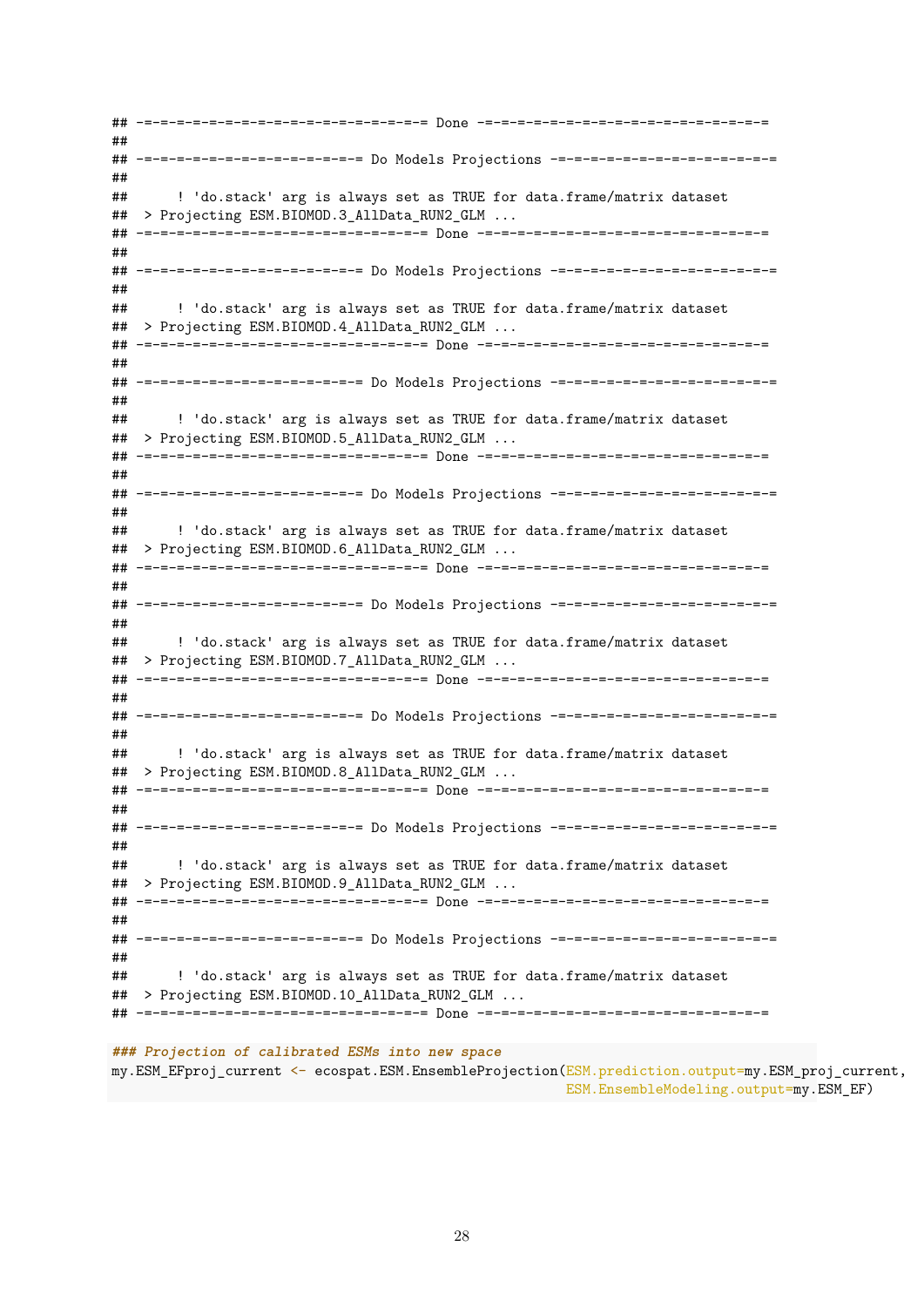## <span id="page-28-0"></span>**3.3 Spatial prediction of communities**

Input data for the first argument (proba) as data frame of rough probabilities from SDMs for all species in columns in the considered sites in rows.

```
proba <- ecospat.testData[,73:92]
```
Input data for the second argument (sr) as data frame with richness value in the first column and sites.

```
sr <- as.data.frame(rowSums(proba))
```
# <span id="page-28-1"></span>**3.4 SESAM framework with** *ecospat.SESAM.prr()*

```
prr<-ecospat.SESAM.prr(proba, sr)
head(prr)[,1:4]
```

| ##   |                           | glm_Agrostis_capillaris glm_Leontodon_hispidus_sl glm_Dactylis_glomerata |  |
|------|---------------------------|--------------------------------------------------------------------------|--|
| ## 1 |                           |                                                                          |  |
| ## 2 |                           |                                                                          |  |
| ## 3 |                           |                                                                          |  |
| ## 4 |                           |                                                                          |  |
| ## 5 |                           |                                                                          |  |
| ## 6 |                           |                                                                          |  |
| ##   | glm_Trifolium_repens_sstr |                                                                          |  |
| ## 1 |                           |                                                                          |  |
| ## 2 |                           |                                                                          |  |
| ## 3 |                           |                                                                          |  |
| ## 4 |                           |                                                                          |  |
| ## 5 |                           |                                                                          |  |
| ## 6 |                           |                                                                          |  |

# <span id="page-28-2"></span>**4 Post-Modelling**

### <span id="page-28-3"></span>**4.1 Spatial Predictions of species assamblages**

#### **4.1.1 Co-occurrence analysis & Environmentally Constrained Null Models**

Input data as a matrix of plots (rows) x species (columns). Input matrices should have column names (species names) and row names (sampling plots).

presence<-ecospat.testData[c(53,62,58,70,61,66,65,71,69,43,63,56,68,57,55,60,54,67,59,64)] pred<-ecospat.testData[c(73:92)]

Define the number of permutations. It is recomended to use at least 10000 permutatiobns for the test. As an example we used nperm = 100, to reduce the computational time.

nbpermut <- 100

Define the outpath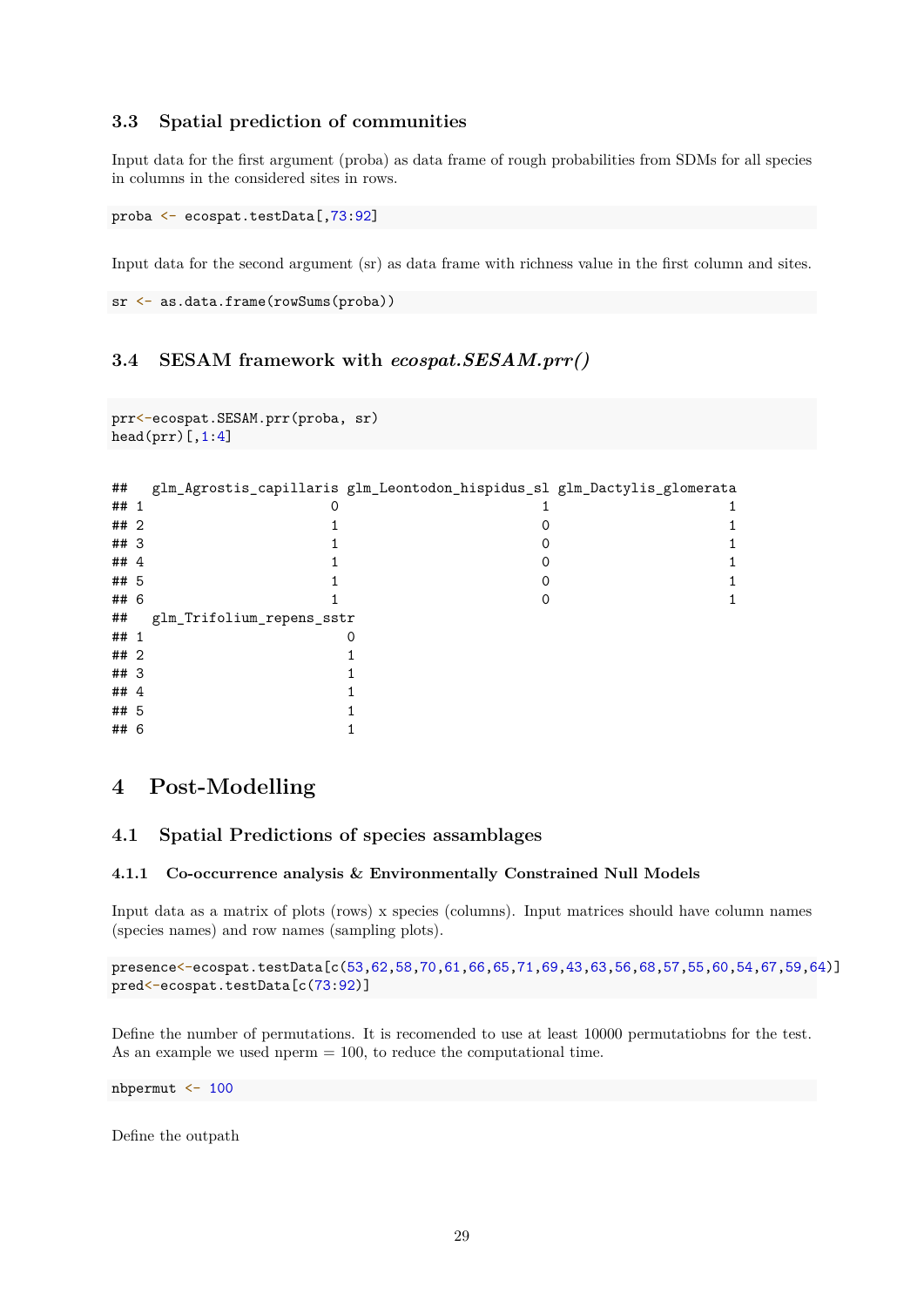outpath <- getwd()

Run the function *ecospat.cons\_Cscore*

The function tests for non-random patterns of species co-occurrence in a presence-absence matrix. It calculates the C-score index for the whole community and for each species pair. An environmental constraint is applied during the generation of the null communities.

ecospat.cons\_Cscore(presence, pred, nbpermut, outpath)



30